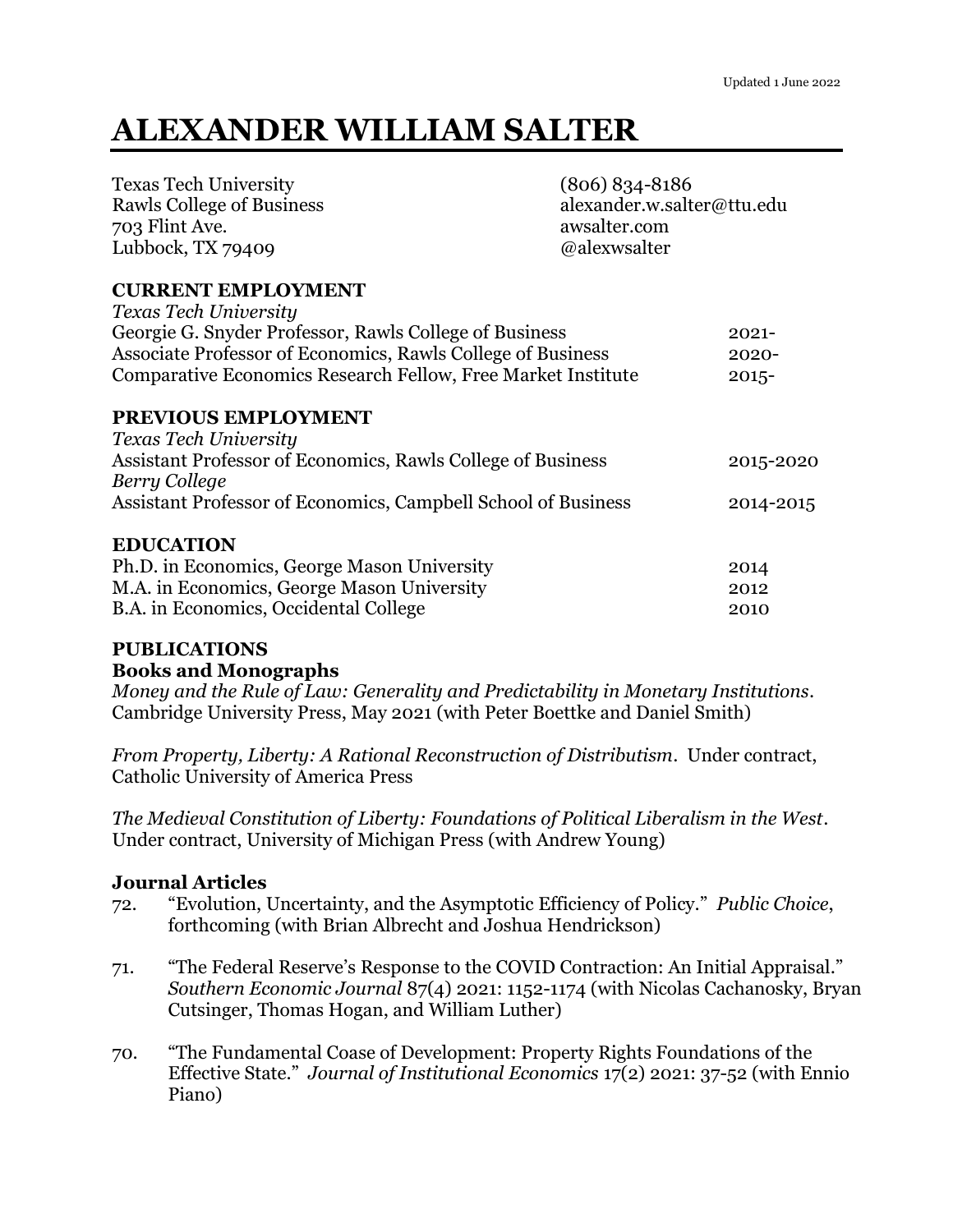- 69. "Constitutionalism, Liberalism, and Political Entrepreneurship." *Advances in Austrian Economics* 25 2020: 173-189
- 68. "Malignant Monetary Monocentricity." *Independent Review* 25(2) 2020
- 67. "Ideologies, Institutions, and Interests: Why Ideas Don't Compete on a Level Playing Field." *Independent Review* 25(1) 2020: 63-78 (with Justin Callais)
- 66. "State Capacity and Economic Development: Causal Mechanism or Correlative Filter?" *Journal of Economic Behavior and Organization* 170(1) 2020: 372-385 (with Vincent Geloso)
- 65. "Options to the Realm: A Cost Neutral Proposal to Improve Political Incentives." *Contemporary Economic Policy* 38(3) 2020: 515-529 (with Joshua Hendrickson)
- 64. "The Super-Alertness of Central Banks." *Review of Austrian Economics* 33(1-2) 2020: 187-200 (with Nicolas Cachanosky)
- 63. "Private Prerogative, Public Purpose: Political Entrepreneurship and Management in Frederick the Great's *Anti-Machiavel*." *Journal of Private Enterprise* 35(1) 2020: 1- 28
- 62. "A Theory of Self-Governance: De Facto Constitutions as Filters." *Journal of Public Finance and Public Choice* 34(2) 2019: 127-147 (with Justin Callais)
- 61. "Rawlsian Originalism." *Jurisprudence* 10(3) 2019: 334-353 (with Brian Kogelmann)
- 60. "Settling the Final Frontier: The ORBIS Lease and the Possibilities of Proprietary Communities in Space." *Journal of Air Law and Commerce* 84(1) 2019: 85-116
- 59. "Governing the Banking System: An Assessment of Resilience Based on Elinor Ostrom's Design Principles." *Journal of Institutional Economics* 15(3)2019 : 505- 519 (with Vlad Tarko) Finalist, Elinor Ostrom Prize 2020, World Interdisciplinary Network for Institutional Research
- 58. "Expectations and NGDP Targeting: Supply-Side Problems with Demand-Side Policy." *Journal of Private Enterprise* 34(3) 2019: 89-106(with Thomas Hogan)
- 57. "Constitutional Catallaxy: Friends and Enemies in an Open-Ended Social Order." *Journal of Public Finance and Public Choice* 34(1) 2019: 83-94 (with Richard Wagner)
- 56. "Adaptation and Central Banking." *Public Choice* 180(3-4) 2019: 243-256 (with William Luther)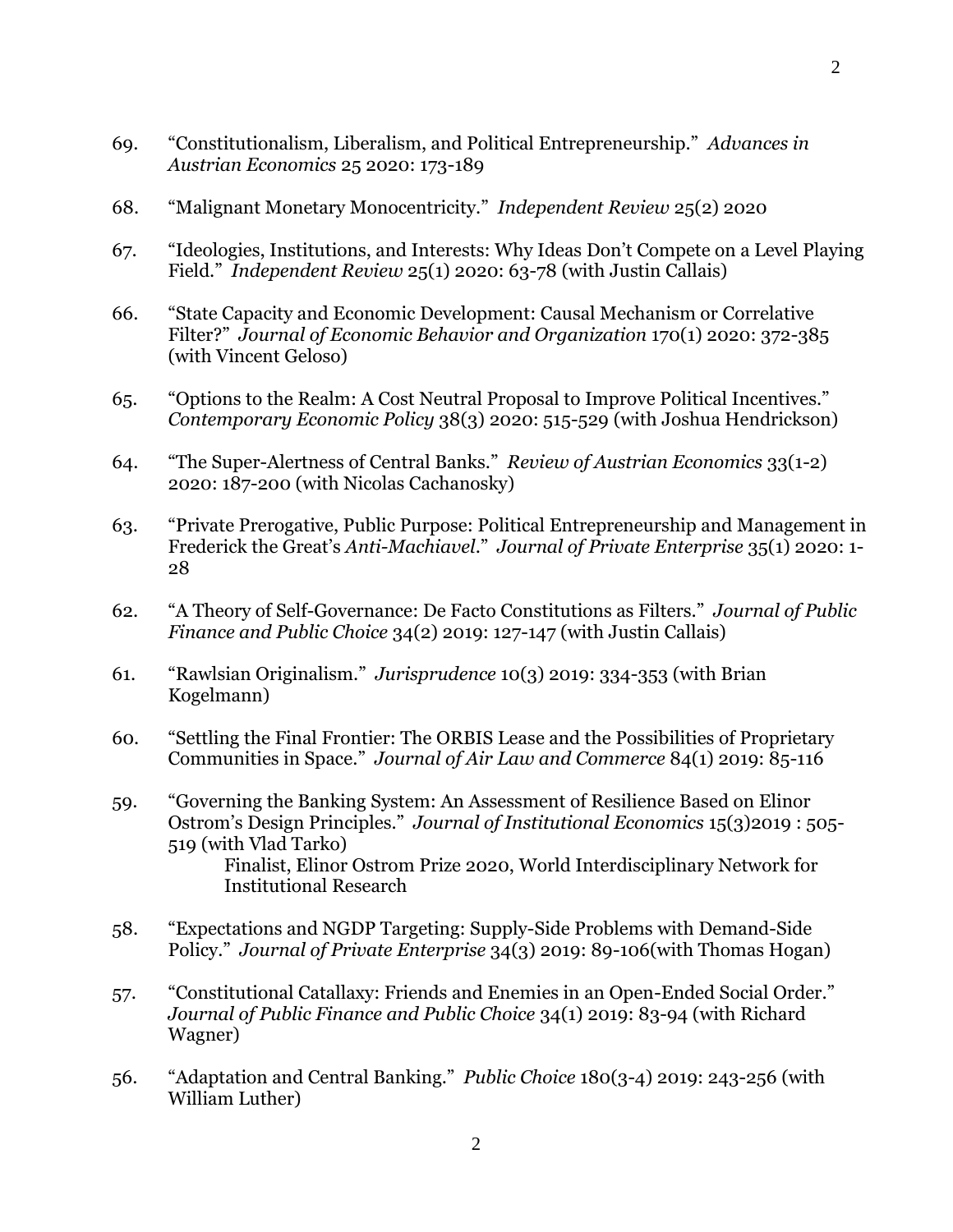- 55. "Polycentric Sovereignty: The Medieval Constitution, Governance Quality, and the Wealth of Nations." *Social Science Quarterly* 100(4) 2019: 1241-1253 (with Andrew Young)
- 54. "The Other Space Race: Some Law and Economics of Celestial Resource Appropriation." *Georgia Journal of International and Comparative Law* 47(1) 2019: 1-20
- 53. "The Constitution of Economic Expertise: Social Science in the Public Square, Past and Present." *Christian Libertarian Review* 2 2019: 52-88
- 52. "Political *Economists* or *Political* Economists? The Role of Political Environments in the Formation of Fed Policy Under Burns, Greenspan, and Bernanke." *Quarterly Review of Economics and Finance* 71 2019: 1-13 (with Daniel Smith)
- 51. "Sovereign Entrepreneurship." *Journal of Entrepreneurship and Public Policy* 7(4) 2018: 411-427
- 50. "Institutional Resilience in Banking Systems." *Libertas: Segunda Época* 3(2) 2018: 59-68
- 49. "Would a Free Banking System Stabilize NGDP Growth?" *Quarterly Review of Economics and Finance* 70 2018: 21-25 (with Andrew Young)
- 48. "A Theory of Self-Enforcing Monetary Constitutions with Reference to the Suffolk System, 1825-1858." *Journal of Economic Behavior and Organization* 156 2018: 13- 22 (with Andrew Young)
- 47. "Preventing Plunder: National Defense, Capital Taxation, and Economic Development." *Journal of Macroeconomics* 58 2018: 154-173 (with Joshua Hendrickson and Brian Albrecht)
- 46. "Political Entrepreneurship, Emergent Dynamics, and Constitutional Politics." *Review of Social Economy* 76(3) 2018: 281-301 (with Richard Wagner)
- 45. "Money as Meta-Rule: Buchanan's Constitutional Economics as a Foundation for Monetary Stability." *Public Choice* 176(3) 2018: 529-555 (with Peter Boettke and Daniel Smith)
- 44. "Going Beyond Monetary Constitutions: The Congruence of Money and Finance." *Quarterly Review of Economics and Finance* 69 2018: 22-28 (with Joshua Hendrickson)
- 43. "Medieval Representative Assemblies: Collective Action and Antecedents of Limited Government." *Constitutional Political Economy* 29(2) 2018: 171-192 (with Andrew Young)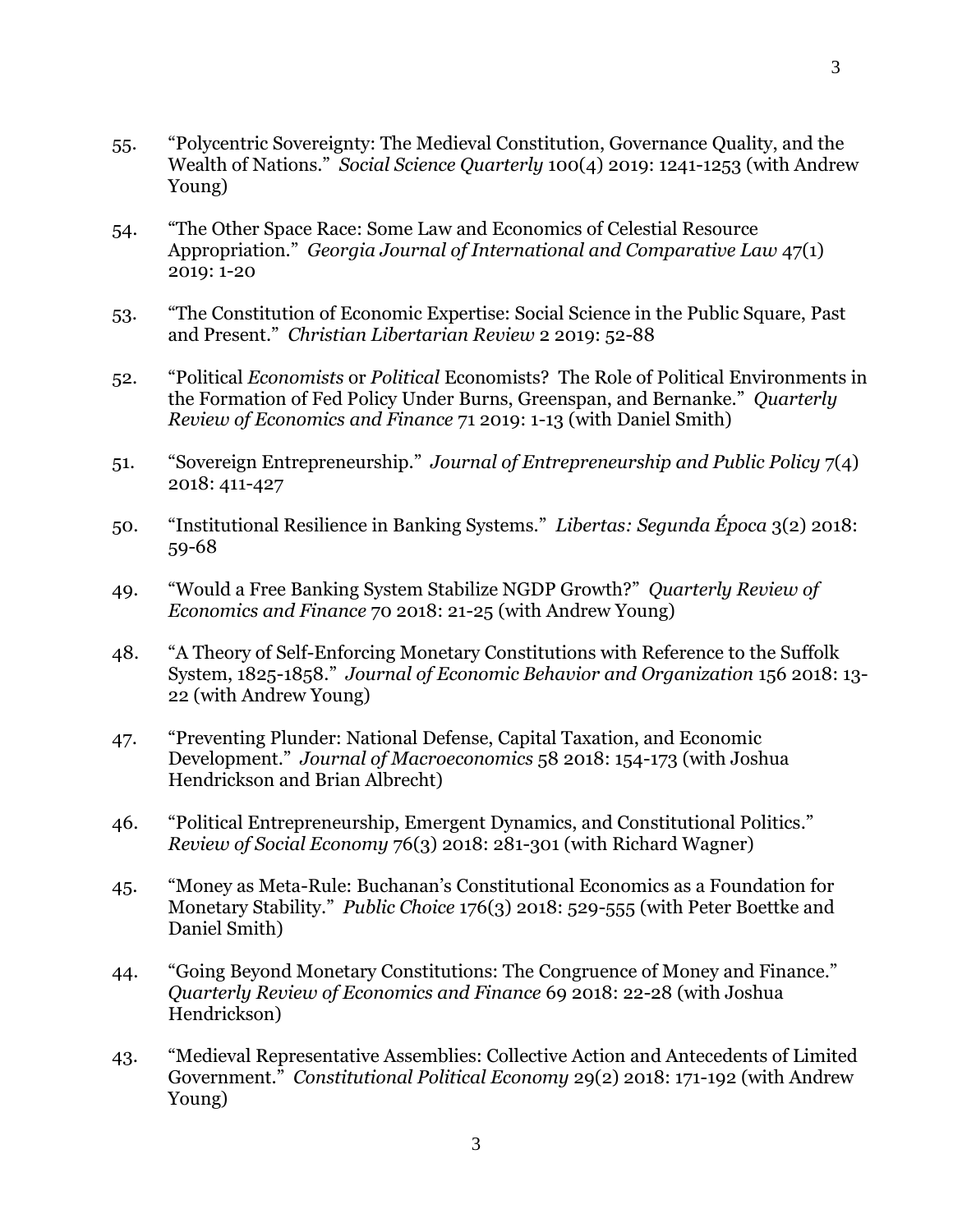- 42. "Emergent Politics and Constitutional Drift: The Fragility of Procedural Liberalism." *Journal of Entrepreneurship and Public Policy* 7(1) 2018: 34-50 (with Glenn Furton)
- 41. "Dead Ends and Living Currents: Distributism as a Progressive Research Program." *Christian Libertarian Review* 1(1) 2018: 118-139 (with Eugene Callahan)
- 40. "Money and the Rule of Law." *Review of Austrian Economics* 30(4) 2017: 517-532 (with Glenn Furton)
- 39. "Bitcoin and the Bailout." *Quarterly Review of Economics and Finance* 66 2017: 50-56 (with William Luther)
- 38. "Private Governance and the Pricing of Political Enterprises." *Journal of Business Valuation and Economic Loss Analysis* 12(1) 2017. Lead article (with Glenn Furton)
- 37. "Ordering the Cosmos: Private Law and Celestial Property Rights." *Journal of Air Law and Commerce* 82(2) 2017: 311-332
- 36. "The View from Vienna: An Analysis of the Renewed Interest in the Mises-Hayek Theory of the Business Cycle." *Review of Austrian Economics* 30(2) 2017: 169-192 (with Nicolas Cachanosky)
- 35. "What You Don't Know Can Hurt You: Knowledge Problems in Monetary Policy." *Contemporary Economic Policy* 35(3) 2017: 505-517 (with Daniel Smith)
- 34. "Polycentric Banking and Macroeconomic Stability." *Business and Politics* 19(2) 2017: 365-395 (with Vlad Tarko)
- 33. "Constitutional Drift and Political Dysfunction: Underappreciated Maladies of the Political Commons." *Independent Review* 21(4) 2017: 569-585
- 32. "Extended Shareholder Liability as a Means to Constrain Moral Hazard in Insured Banks." *Quarterly Review of Economics and Finance* 63 2017: 153-160 (with Vipin Veetil and Lawrence White) Reprinted as "Reducing Banks' Incentives for Risk-Taking via Extended Shareholder Liability," in *Prosperity Unleashed: Smarter Financial Regulation*, N. Michels, ed., pp. 295-303. Washington, DC: Heritage Foundation
- 31. "Strategic Offsetting Behavior in the NBA: The Case of the Mikan Rule." *Journal of Sports Economics* 18(2) 2017: 126-139
- 30. "Playing at Markets: A New Austrian Perspective on Macroeconomic Policy." *Review of Austrian Economics* 30(1) 2017: 39-49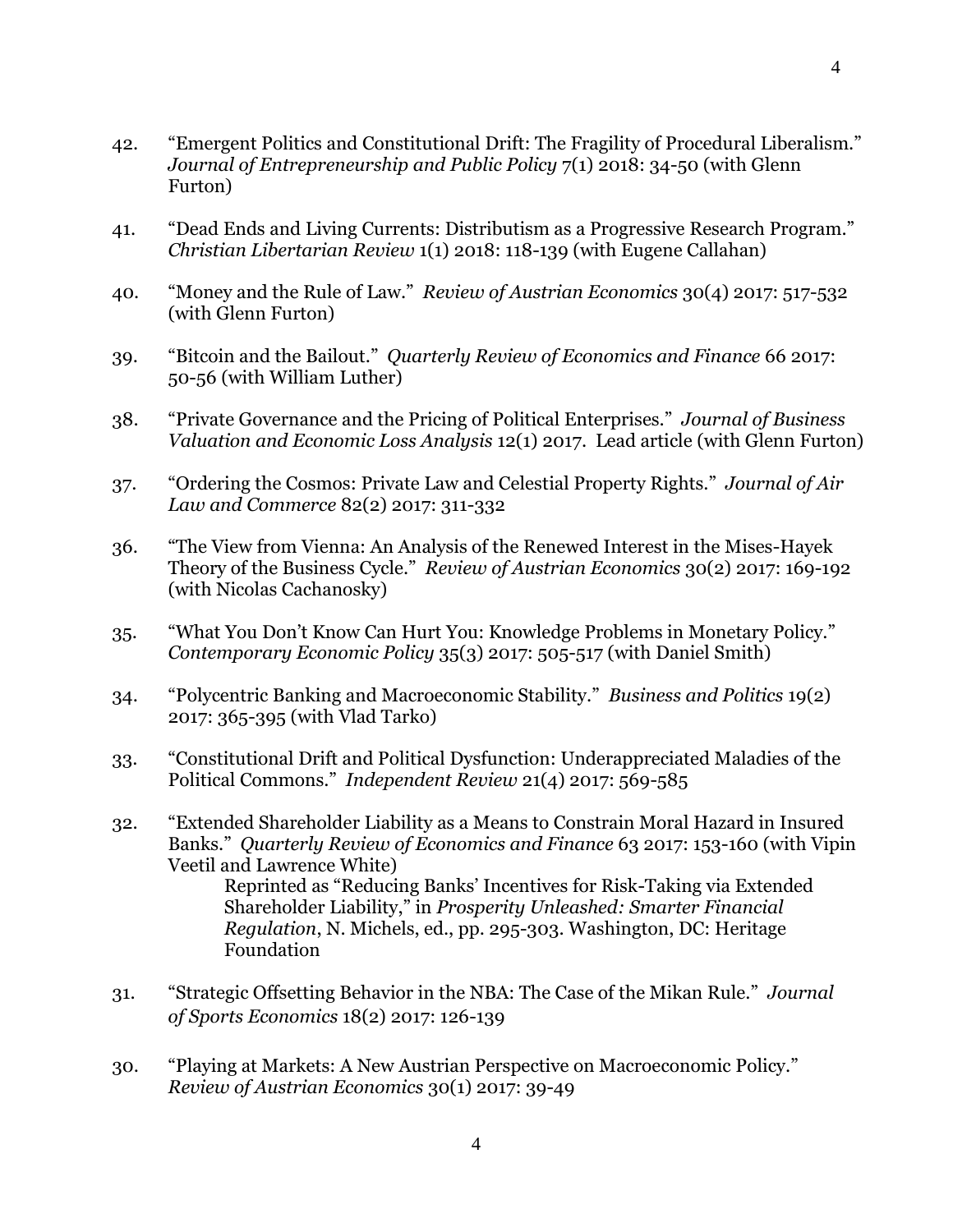- 29. "The Personal and the Political: Implications of Constitutional Entrepreneurship." *NYU Journal of Law and Liberty* 10(2) 2017: 587-607
- 28. "Political Property Rights and Governance Outcomes: A Theory of the Corporate Polity." *Journal of Private Enterprise* 31(4) 2016: 1-20
- 27. "Some Political Economy of Monetary Rules." *Independent Review* 21(3) 2016: 443- 464
- 26. "Money, Liquidity, and the Structure of Production." *Journal of Economic Dynamics and Control* 73 2016: 314-328 (with Joshua Hendrickson)
- 25. "Post-Cameralist Governance: Towards a Robust Political Economy of Bureaucracy." *Economic Affairs* 36(3) 2016: 294-308
- 24. "A Theory of Why the Ruthless Revolt." *Economics and Politics* 28(3) 2016: 295-316 (with Joshua Hendrickson)
- 23. "The Optimal Austrian Business Cycle Theory." *Advances in Austrian Economics* 20 2016: 45-60 (with William Luther)
- 22. "Robust Political Economy and the Lender of Last Resort." *Journal of Financial Services Research* 50(1) 2016: 1-27
- 21. "Space Debris: A Law and Economics Analysis of the Orbital Commons." *Stanford Technology Law Review* 19(2) 2016: 221-238
- 20. "Endogenous Currency Formation in an Online Environment: The Case of Diablo II." *Review of Austrian Economics* 29(1) 2016: 53-66 (with Solomon Stein)
- 19. "Rights to the Realm: Reconsidering Western Political Development." *American Political Science Review* 109(4) 2015: 725-734
- 18. "Sovereignty as Exchange of Political Property Rights." *Public Choice* 165(1) 2015: 79-96
- 17. "Calculating Bandits: Quasi-Corporate Governance and Institutional Selection in Autocracies." *Advances in Austrian Economics* 19 2015: 193-213 (with Abigail Hall)
- 16. "Calhoun's Concurrent Majority as a Generality Norm." *Constitutional Political Economy* 26(3) 2015: 375-390
- 15. "A Monarchical Perspective on Constitutional Governance: H.S.H. Prince Hans-Adam II of Liechtenstein and *The State in the Third Millennium*." *Journal of Private Enterprise* 30(1) 2015: 121-130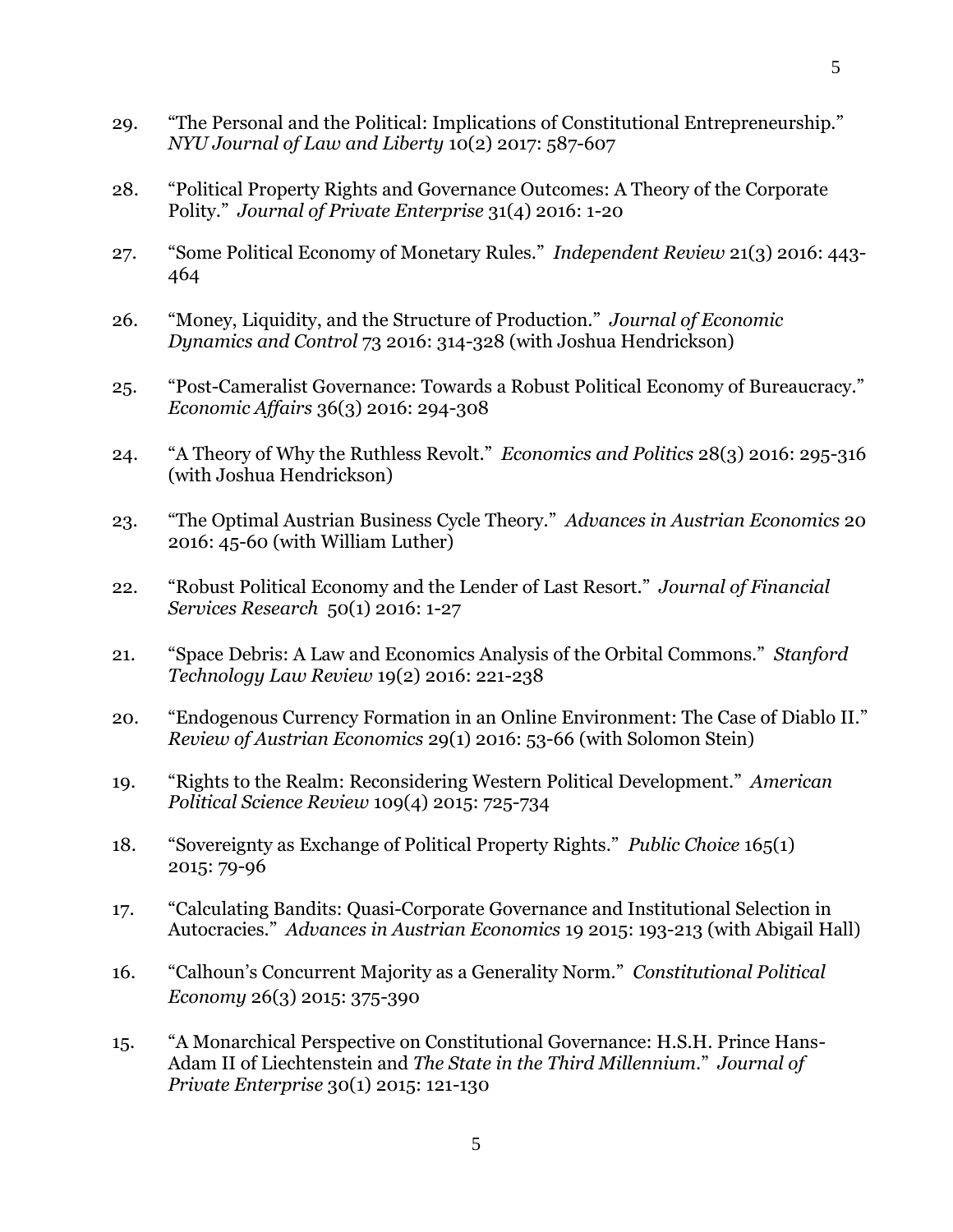- 14. "Currency Emergence in Absence of State Influence: The Case of Diablo II." *Cosmos + Taxis: Studies in Emergent Order and Organization* 2(2) 2015: Article 3 (with Solomon Stein)
- 13. "Ben Bernanke and Bagehot's Rules." *Journal of Money, Credit, and Banking* 47(2- 3) 2015: 333-348 (with Thomas Hogan and Linh Le)
- 12. "Tullock's Challenge: A Reconsideration of Constitutional Monarchy." *Procesos de Mercado: Revista Europea de Economía Política* 11(2) 2014: 51-81 (with Dave Hebert)
- 11. "Synthesizing State and Spontaneous Order Theories of Money." *Advances in Austrian Economics* 18 2014: 161-178 (with William Luther) Outstanding Author Contribution Award, Emerald Publishing
- 10. "Debt Erosion and the Market Process." *Economic Affairs* 34(3) 2014: 370-378 1 st place, Vernon Smith Prize 2013, European Center of Austrian Economics Foundation
- 9. "Celestial Anarchy: A Threat to Outer Space Commerce?" *Cato Journal* 34(3) 2014: 581-596 (with Peter Leeson)
- 8. "A Theory of the Dynamics of Entangled Political Economy with Application to the Federal Reserve." *Journal of Public Finance and Public Choice* 30(1-3) 2012 [2014]: 77-102
- 7. "Is There a Self-Enforcing Monetary Constitution?" *Constitutional Political Economy* 25(3) 2014: 280-300 Prize for Best Paper in Austrian Economics 2014, Foundation for Economic Education
- 6. "James Buchanan and Contractarian Anarchy." *Journal of Prices and Markets* 2(2) 2014: 48-58
- 5. "The Imprudence of Macroprudential Policy." *Independent Review* 19(1) 2014: 5-18
- 4. "Not All NGDP is Created Equal: A Critique of Market Monetarism." *Journal of Private Enterprise* 29(1) 2013: 41-52 *Journal of Private Enterprise* Best Paper Award 2013, Association of Private Enterprise Education
- 3. "Aggregates and Methodological Individualism: A Relational Approach." *New Perspectives on Political Economy* 9(1) 2013: 5-23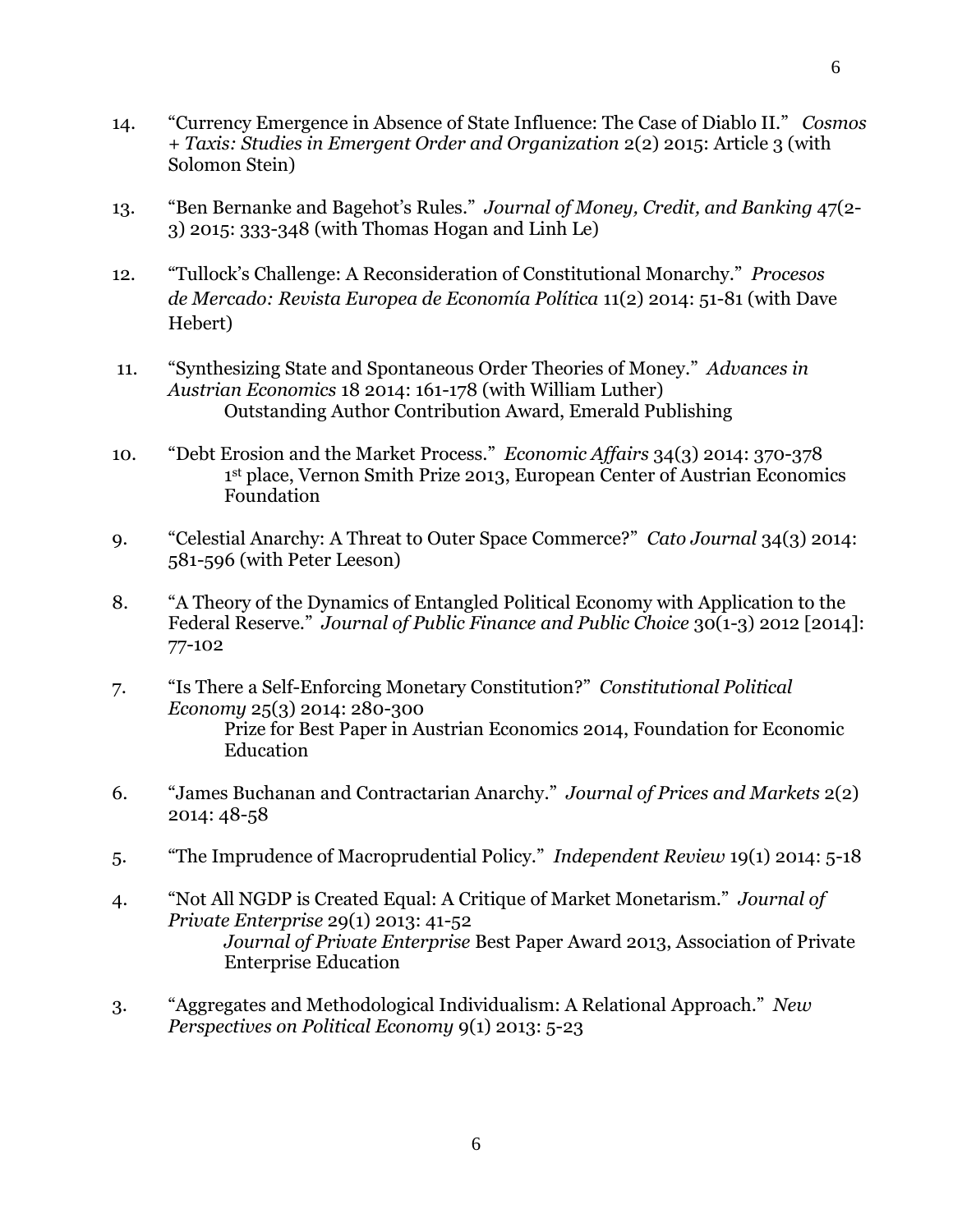- 2. "Monetary Equilibrium and Price Stickiness Reconsidered: A Reply to Bagus and Howden." *Review of Austrian Economics* 25(3) 2012: 263-269 (with William Luther)
- 1. "Christian Anarchism: Communitarian or Capitalist?" *Libertarian Papers* 4(1) 2012: 151-162

# **Contributions to Edited Volumes**

- 2. "Political Property Rights and Entangled Political Economy." In *Emergence, Entanglement, and Political Economy* (New York: Springer), eds. David Hebert and Diana Thomas, forthcoming
- 1. "Doing Liberal Political Economy: James M. Buchanan as Exemplar." In *James M. Buchanan: A Theorist of Political Economy and Social Philosophy* (New York: Palgrave Macmillan, 2018), ed. Richard Wagner, pp. 649-670 (with Glenn Furton)

# **Book Reviews**

- 19. "Jason Brennan and Phillip Magness, *Cracks in the Ivory Tower: The Moral Mess of Higher Education*." *Review of Austrian Economics* 34(1) 2021: 161-171
- 18. "Mervyn K. Lewis and Ahmad Kaleem, *Religion and Finance: Comparing the Approaches of Judaism, Christianity, and Islam*." *Journal of Markets and Morality*  23(2) 2020: 416-420
- 17. "Mary Hirschfeld, *Aquinas and the Market: Toward a Humane Economy*." *Christian Libertarian Review* 3 2020: R6-R16
- 16. "Paul Dragos Aligica, Peter Boettke, and Vlad Tarko, *Public Governance and the Classical-Liberal Perspective: Political Economy Foundations*." *Public Choice* 183(1-2) 2020: 211-214
- 15. "James Halteman and Edd Noell, *Reckoning with Markets: Moral Reflection in Economics*." *Christian Libertarian Review* 2 2019: R25-R29.
- 14. "Roger Koppl, *Expert Failure*." *Public Choice* 175(1-2) 2018: 215-217
- 13. "Richard M. Salsman, *The Political Economy of Public Debt: Three Centuries of Theory and Evidence*." *Independent Review* 22(4) 2018: 632-634
- 12. "Giuseppe Eusepi and Richard E. Wagner, *Public Debt: An Illusion of Democratic Political Economy*." *Public Choice* 174(3-4) 2018: 407-409
- 11. "Richard E. Wagner, *James M. Buchanan and Liberal Political Economy: A Rational Reconstruction*." *Public Choice* 173(1-2) 2017: 241-243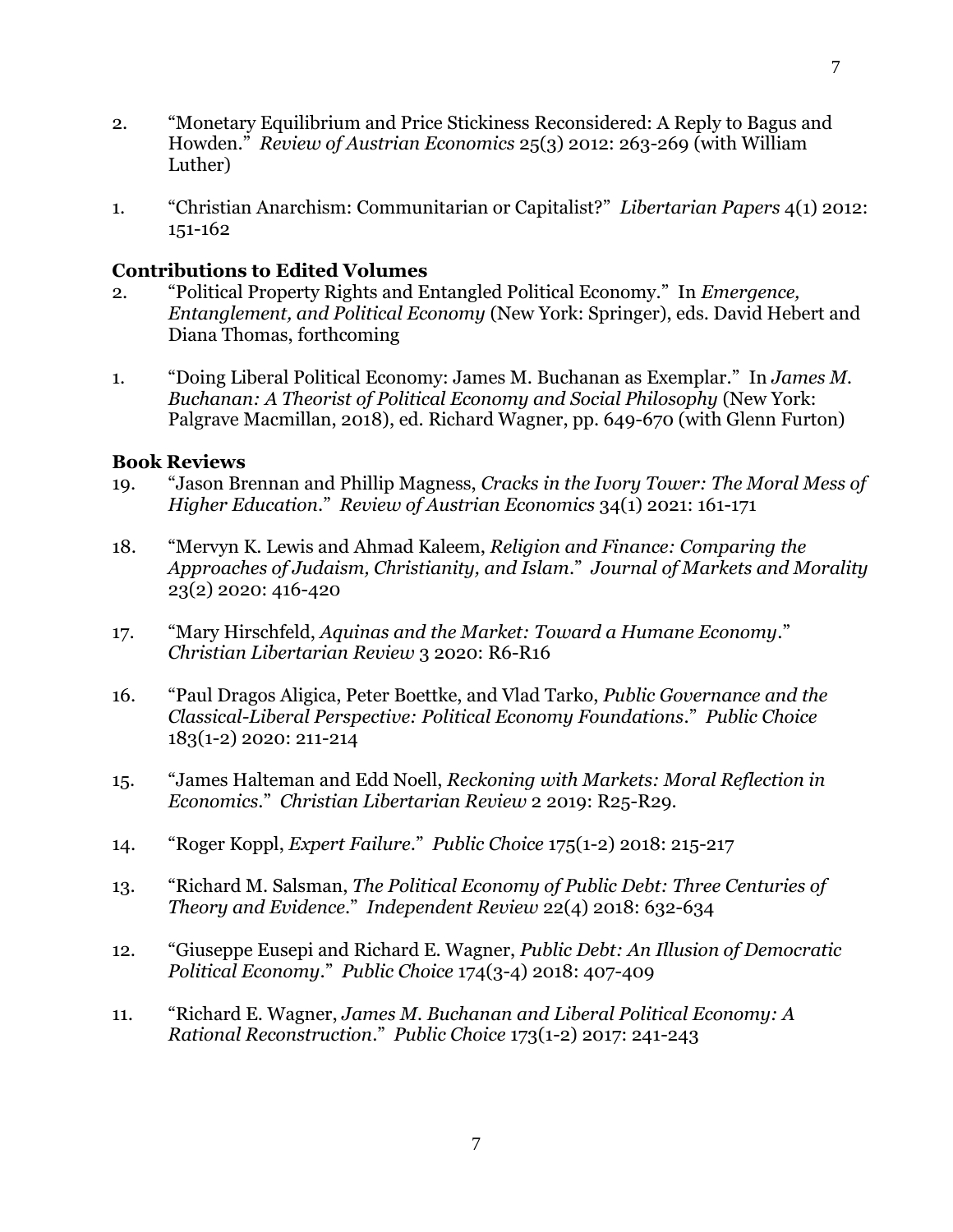- 10. "Leonidas Zelmanovitz, *The Ontology and Function of Money: The Philosophical Fundamentals of Monetary Institutions*." *Review of Austrian Economics* 30(3) 2017: 397-400
- 9. "Alexander MacDonald, *The Long Space Age: The Economic Origins of Space Exploration from Colonial America to the Cold War*." EH.net: [https://eh.net/book\\_reviews/the-long-space-age-the-economic-origins-of-space](https://eh.net/book_reviews/the-long-space-age-the-economic-origins-of-space-exploration-from-colonial-america-to-the-cold-war/)[exploration-from-colonial-america-to-the-cold-war/](https://eh.net/book_reviews/the-long-space-age-the-economic-origins-of-space-exploration-from-colonial-america-to-the-cold-war/)
- 8. "Jason Brennan, *Against Democracy*." *Public Choice* 170(1) 2016: 171-173
- 7. "Richard E. Wagner, *Politics as a Peculiar Business: Insights from a Theory of Entangled Political Economy*." *Public Choice* 167(23) 2016: 291-293
- 6. "John S. Lewis, *Asteroid Mining 101: Wealth for the New Space Economy*." *Independent Review*, 20(3) 2016: 458-459
- 5. "Peter J. Boettke and Christopher J. Coyne (eds.), *The Oxford Handbook of Austrian Economics*." *Public Choice* 165(1) 2015: 165-167
- 4. "Richard H. Timberlake, *Constitutional Money: A Review of the Supreme Court's Monetary Decisions*." *Independent Review* 20(1) 2015: 144-147
- 3. "David Emanuel Andersson and Stefano Moroni (eds.), *Cities and Private Planning: Property Rights, Entrepreneurship, and Transaction Costs*." *Public Choice* 162(3) 2015: 467-469
- 2. "Marcus Nunes and Benjamin Cole, *Market Monetarism: Roadmap to Economic Prosperity*." *Review of Austrian Economics* 28(1) 2015: 107-113
- 1. "Cheryl Schondhart-Bailey, *Deliberating American Monetary Policy: A Textual Analysis.*" *Public Choice* 160(1) 2014: 283-286

# **Working Papers**

"Can Dollarization Constrain a Populist Leader?" (with Nicolas Cachanosky and Ignacio Savanti)

# **Popular Writing**

- 287. "Yes, Supply Problems Can Cause Inflation." *American Institute for Economic Research*, 1 June 2022
- 286. "Free Enterprise, Not Capitalism." *Lubbock Avalanche-Journal*, 15 May 2022
- 285. "The Zombie Economics of Inflation and Unemployment." *The Hill*, 13 May 2022 (with Phillip Magness)
- 284. "Letter: America Has Forgotten Its Liberalism." *Wall Street Journal*, 6 May 2022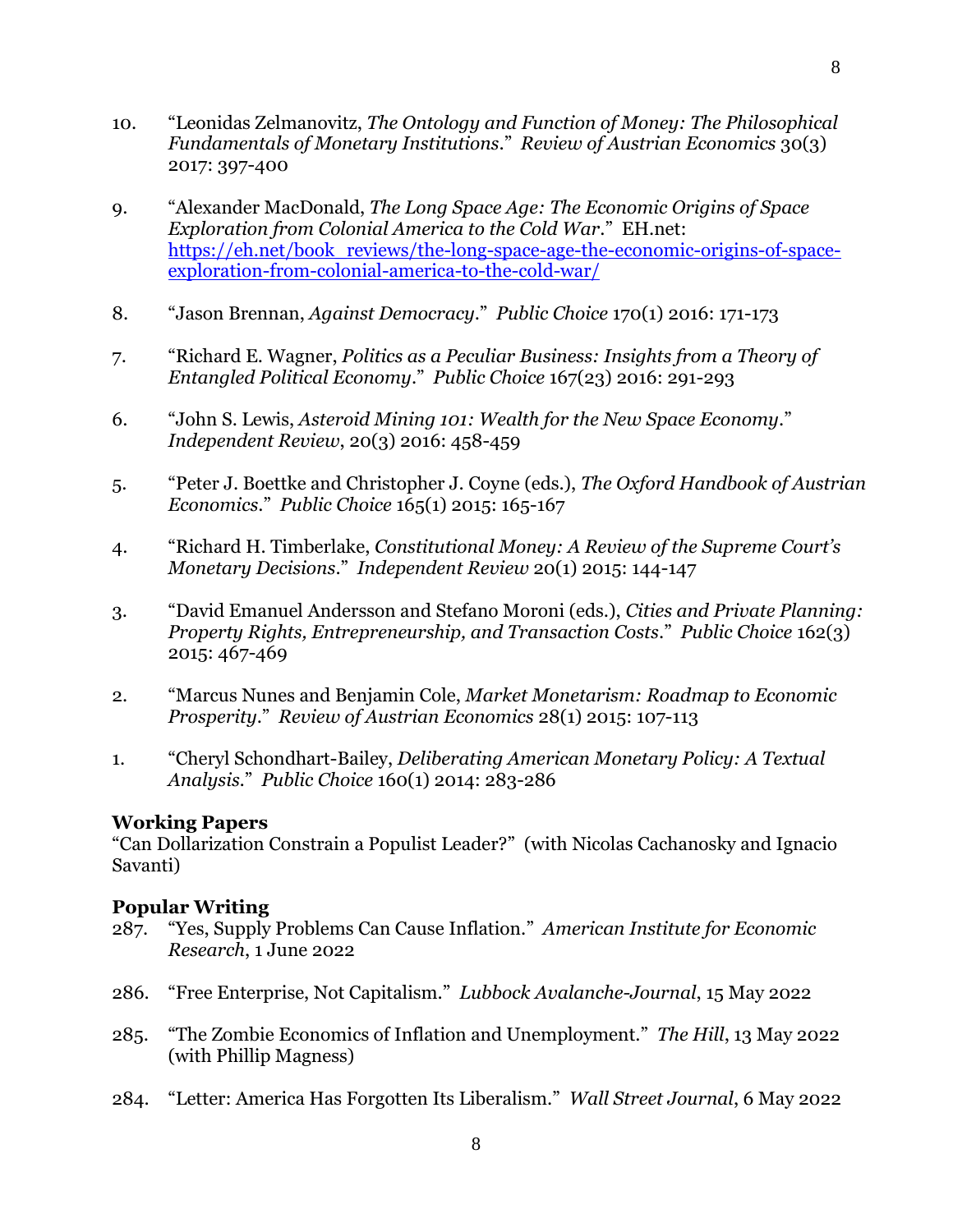- 283. "For the Least of These: Against Inflation Economics." *Public Discourse*, 4 May 2022
- 282. "Lisa Cook Is Unqualified for the Federal Reserve Board." *American Institute for Economic Research*, 4 May 2022
- 281. "Jesus a Socialist? That's a Myth." *Wall Street Journal*, 22 April 2022
- 280. "The Limits of Law and Why Government Shouldn't Force Us to Be Good." *Lubbock Avalanche-Journal*, 10 April 2022
- 279. "The Fed's Dual Mandate is Redundant." *National Review*, 8 April 2022 (with Bryan Cutsinger)
- 278. "Why the Money Supply Should (Sometimes) Change." *American Institute for Economic Research*, 4 April 2022
- 277. "Economics for Everyone." *Law & Liberty*, 1 April 2022
- 276. "Who Needs the Dual Mandate?" *American Institute for Economic Research*, 28 March 2022
- 275. "Mandate Drift at the Fed Is Par for the Course." *The Hill*, 17 March 2022
- 274. "Is High Inflation the New Normal?" *Reason*, 16 March 2022
- 273. "How to Think About Inflation." *American Institute for Economic Research*, 13 March 2022
- 272. "Reasons for Rights: Liberty and the Good Life." *Lubbock Avalanche-Journal*, 6 March 2022
- 271. "The Case Against 'Liberal' Empire." *Divided We Fall*, 3 March 2022 (with Abigail Hall)
- 270. "We Need Binding Rules to Solve Our Inflation and Debt Problems." *National Review*, 17 February 2022 (with Vance Ginn)
- 269. "Lina Khan Won't Solve Inflation." *The Hill*, 14 February 2022 (with Brian Albrecht)
- 268. "Letter: Suffer, but Don't Celebrate, the Nation-State Monopoly." *Wall Street Journal*, 14 February 2022
- 267. "Fiscal Policy and Inflation." *American Institute for Economic Research*, 10 February 2022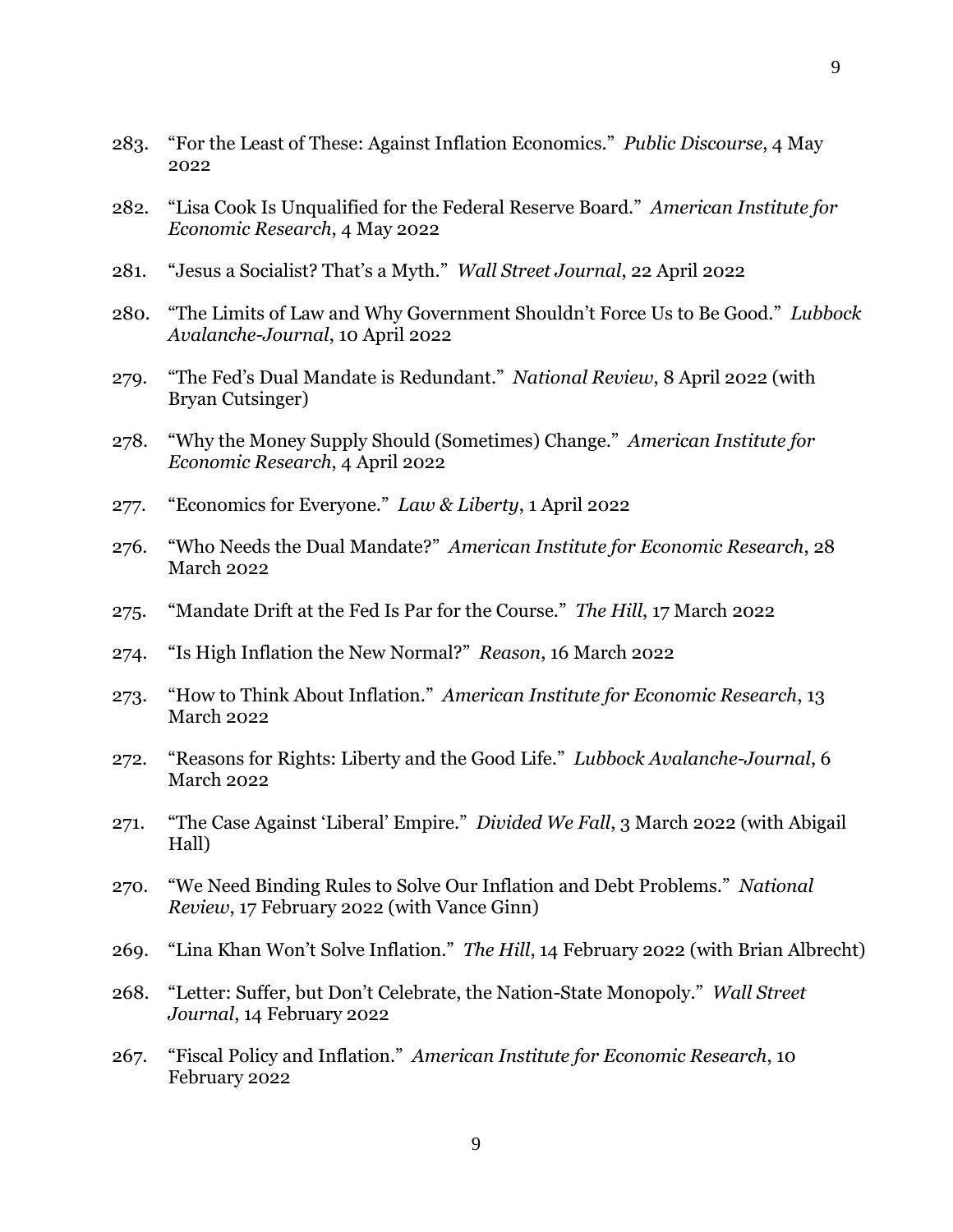- 266. "Free and Equal: Liberty and Natural Rights." *Lubbock Avalanche-Journal*, 6 February 2022
- 265. "Modern Monetary Theorists Have No Solution to Raging Inflation." *Washington Examiner*, 5 February 2022 (with Bryan Cutsinger)
- 264. "Trade Less, Raid Less: Decoupling Lowers the Risk of War with China." *Fortune*, 3 February 2022
- 263. "Out-Of-Control Congress and Fed Need Binding Rules." *Fox News Opinion*, 22 January 2022 (with Vance Ginn)
- 262. "How Politicized Economists Got Inflation Wrong—On Both Sides." *Newsweek*, 19 January 2022
- 261. "Why Deficits Matter." *American Institute for Economic Research*, 11 January 2022
- 260. "Empowering Texas Families with School Choice." *The Cannon*, 11 January 2022
- 259. "Some Frustrating Economics in the *Wall Street Journal*." *American Institute for Economic Research*, 6 January 2022
- 258. "Liberty and the Essence of Government." *Lubbock Avalanche-Journal*, 2 January 2022
- 257. "Instead of BBB, Biden Should Pursue Supply-Side Liberalism." *Washington Examiner*, 30 December 2021
- 256. "The Fed and Inflation: Wrong on Average." *National Review*, 30 December 2021
- 255. "Letter: Human Freedom and God's Kingdom." *Wall Street Journal*, 29 December 2021
- 254. "Monetary Policy Is About Money, Not Interest Rates." *Washington Examiner*, 22 December 2021
- 253. "Letter: Objective of City's Elected Leaders." *Lubbock Avalanche-Journal*, 20 December 2021
- 252. "See No Evil." *American Mind*, 16 December 2021 (with Joshua Hendrickson)
- 251. "Supply and Demand Is Not Just for Microeconomics." *American Institute for Economic Research*, 16 December 2021
- 250. "Industrial Policy Is Unwise but Not Impossible." *National Review*, 14 December 2021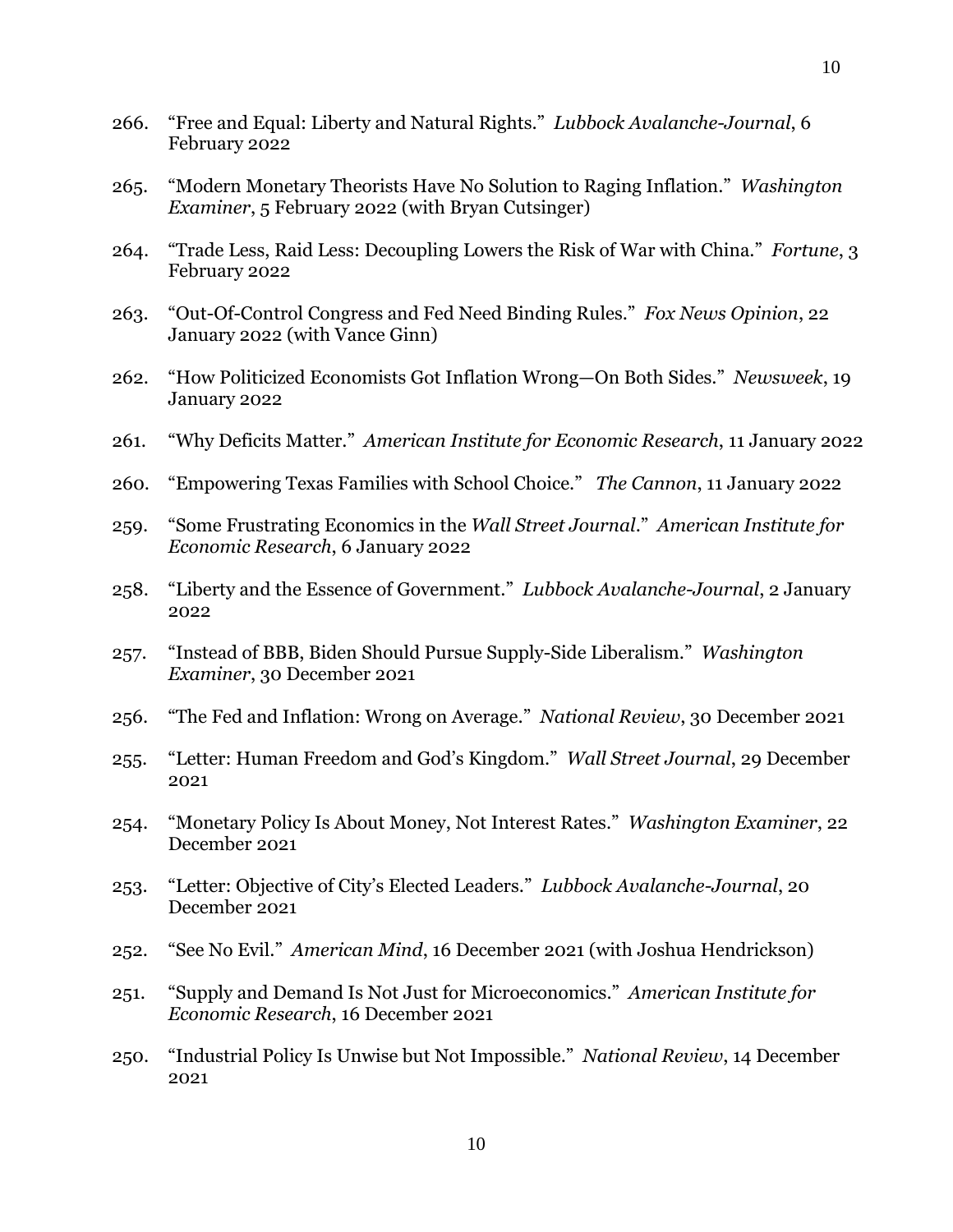- 249. "Letter: Must We Keep Trading With a Hostile China?" *Wall Street Journal*, 6 December 2021
- 248. "Local Liberty and How Freedom Helps Us Flourish." *Lubbock Avalanche-Journal*, 5 December 2021
- 247. "Letter: Two-Faced Democrat Tax Plan." *Lubbock Avalanche-Journal*, 22 November 2021
- 246. "Three Common Myths About Money and Inflation." *American Institute for Economic Research*, 21 November 2021
- 245. "A Space Treaty to Stop the Sky From Falling." *Wall Street Journal*, 16 November 2021
- 244. "Bullish On Commerce, Bearish on Wealth." *National Review*, 12 November 2021
- 243. "That's Not Real Socialism!" *National Review*, 9 November 2021
- 242. "The Path Towards Rediscovering Freedom." *Lubbock Avalanche-Journal*, 7 November 2021
- 241. "Letter: Arrington All Talk on Deficits." *Abilene Reporter-News*, 3 November 2021
- 240. "Fed Tapering Won't Beat Inflation." *Wall Street Journal*, 26 October 2021
- 239. "Libertarians For Good Government." *Libertarian Policy Institute*, 26 October 2021
- 238. "Letter: Space Is No Longer Government's Exclusive Domain." *Wall Street Journal*, 19 October 2021
- 237. "Inflation Is More Complex Than You Think." *National Review*, 18 October 2021
- 236. "Inflation and Consumer Welfare: Don't Forget the Supply Side!" *American Institute for Economic Research*, 15 October 2021
- 235. "Liberty Suppressed: We're All Progressives Now." *Lubbock Avalanche-Journal*, 10 October 2021
- 234. "Letter: Both Parties Fiscally Irresponsible." *Lubbock Avalanche-Journal*, 8 October 2021
- 233. "Quit Playing Games with Banking Regulation." *National Review*, 6 October 2021 (with Thomas Hogan)
- 232. "Dangers of a Digital Dollar." *Wall Street Journal*, 5 October 2021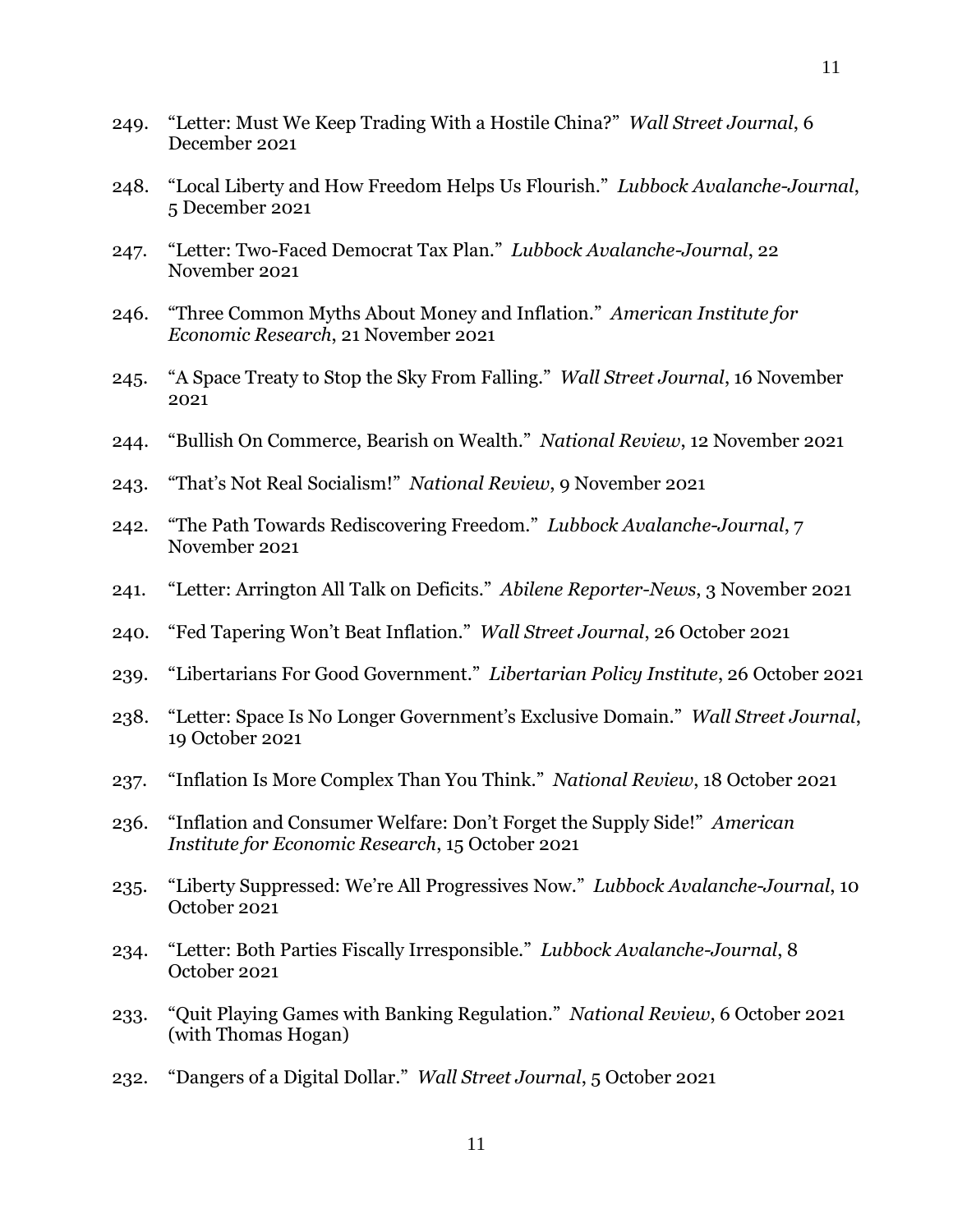- 231. "The Constitution and the Concept of Liberty." *Lubbock Avalanche-Journal*, 19 September 2021
- 230. "Constituting Constitutional Economics." *American Institute for Economic Research*, 17 September 2021
- 229. "In Search of Good Governance." *American Institute for Economic Research*, 8 September 2021
- 228. "Why We Still Need Federalism." *Divided We Fall*, 3 September 2021 (with Abigail Hall)
- 227. "Letter: The Debt Ceiling Provides a Moment of Truth." *Wall Street Journal*, 30 August 2021
- 226. "The Economics of Orbital Clutter." *Aerospace Tech Review*, 29 August 2021
- 225. "The Federal Reserve Is Failing America." *Washington Examiner*, 29 August 2021
- 224. "Liberty Forgotten and the Articles of Confederation." *Lubbock Avalanche-Journal*, 29 August 2021
- 223. "Nation Building and the Pretense of Knowledge." *Orange Country Register*, 28 August 2021 (with Abigail Hall)
- 222. "The Great Inflation Debate Is Missing Why Inflation Matters." *American Institute for Economic Research*, 26 August 2021
- 221. "50 Years Ago the U.S. Closed its Gold Window, Triggering the Failure of Our Monetary System." *Dallas Morning News*, 15 August 2021
- 220. "Making the Dollar as Good as Gold." *Lubbock Avalanche-Journal*, 15 August 2021
- 219. "Calvinist Capitalism." *Law & Liberty*, 12 August 2021
- 218. "Letter: The Dollar's Not-So-Golden Anniversary." *Abilene Reporter-News*, 6 July 2021
- 217. "Lessons for Today from the Gold Standard." *Wall Street Journal*, 2 August 2021 (with William Luther)
- 216. "Is Inflation Really a Problem?" *American Institute for Economic Research*, 29 July 2021
- 215. "The Principles of '76: Libertarianism and the Declaration of Independence." *Lubbock Avalanche-Journal*, 25 July 2021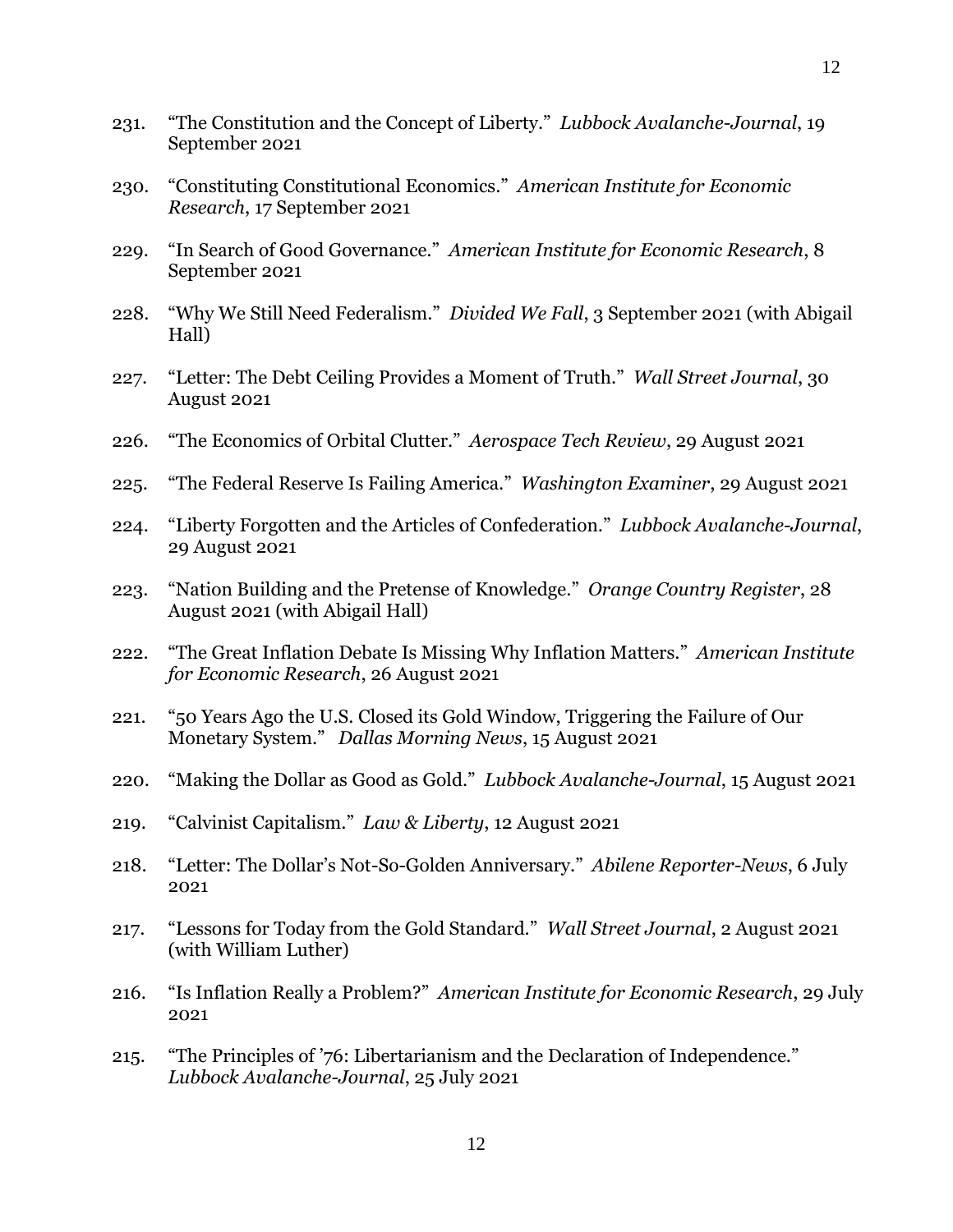- 214. "Cuba Reminds Us There Is No Political Freedom Without Economic Freedom." *National Review*, 22 July 2021
- 213. "How to Stop a Flip-Flopping Fed." *Dallas Morning News*, 20 July 2021
- 212. "Economically And Morally, More Immigration Is Right." *Washington Examiner*, 13 July 2021
- 211. "Freedom Is Not a Treasure to Hoard but an Inheritance for Americans to Pass On." *Dallas Morning News*, 11 July 2021
- 210. "Letter: Legislature's Good Work." *Lubbock Avalanche-Journal*, 10 July 2021
- 209. "Conserving Liberty: Why Libertarianism Deserves a Hearing." *Lubbock Avalanche-Journal*, 4 July 2021
- 208. "Enough About Interest Rates!" *American Institute for Economic Research*, 3 July 2021
- 207. "Outer Space Is Becoming the Final Junkyard." *National Review*, 29 June 2021
- 206. "Politicians Hate Big Tech, But They Haven't Explained Why Big is Bad." *Dallas Morning News*, 28 June 2021
- 205. "Republicans or the Republic?" *Abilene Reporter-News*, 27 June 2021
- 204. "How Inflation Hides Our Real Economic Problems." *Dallas Morning News,* 20 June 2021
- 203. "Reining In the Fed." *American Institute for Economic Research*, 18 June 2021
- 202. "A New Era of Constitutional Drift." *Religion & Liberty*, 17 June 2021
- 201. "A Public Letter of Concern About the Federal Reserve." *National Review*, 17 June 2021
- 200. "Letter: Biden's Signal to the Fed Presumes Too Much." *Wall Street Journal*, 15 June 2021
- 199. "What Causes Disastrous Inflation? Money Mischief and Fiscal Follies." *Washington Examiner*, 14 June 2021
- 198. "Letter: Arrington Invited Democratic Debacle." *Abilene Reporter-News*, 9 June 2021
- 197. "Letter: Government's Expansion." *Lubbock Avalanche-Journal*, 8 June 2021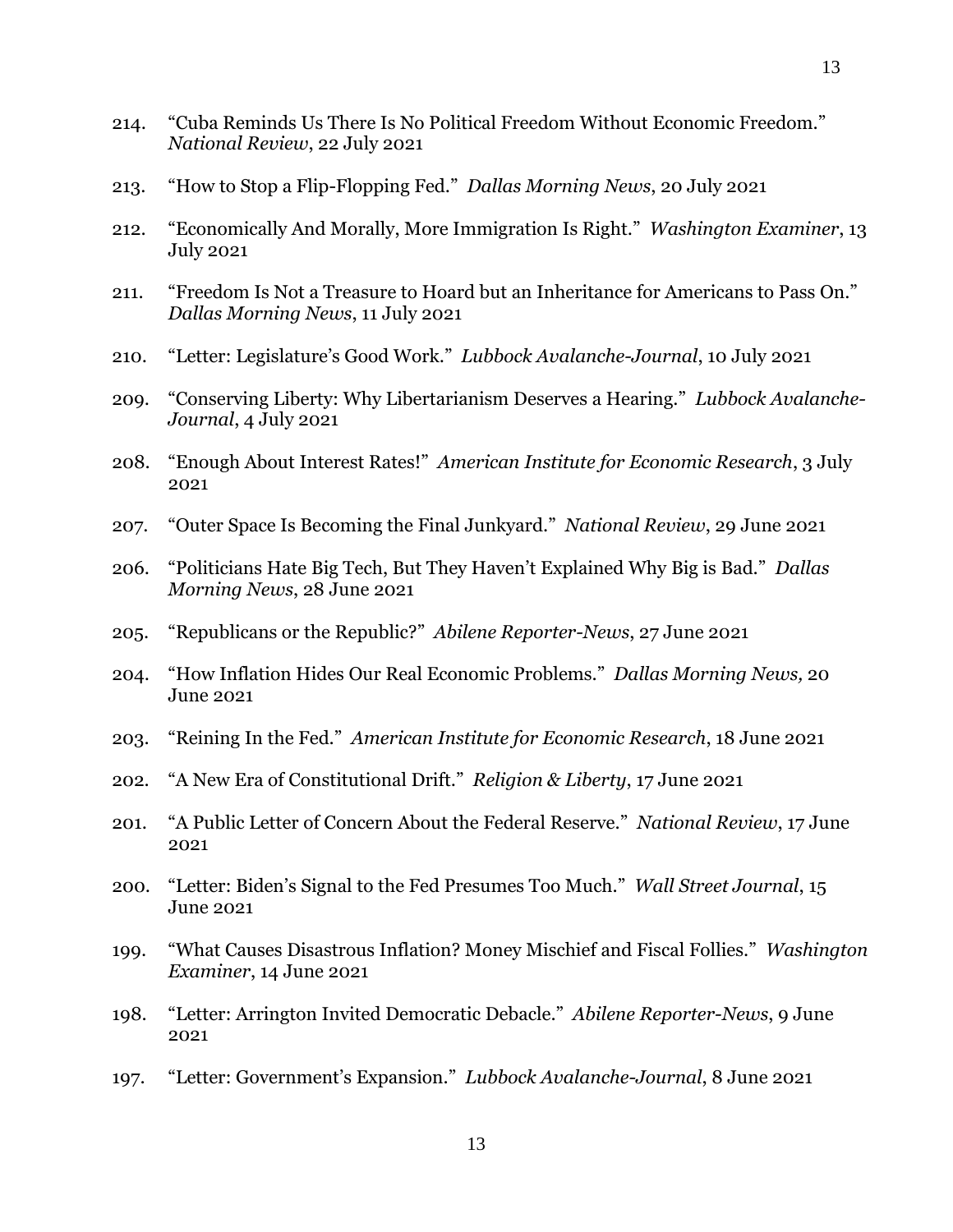- 195. "Constitutional Conundrums and Fiscal Follies: In Defense of the Articles of Confederation." *National Review*, 4 June 2021 (with Phillip Magness)
- 194. "There's Nothing Modern About MMT." *Reason*, 29 May 2021
- 193. "Money and the Rule of Law." *FifteenEightyFour*, 26 May 2021 (with Peter Boettke and Daniel Smith)
- 192. "Time to Rein In the Federal Reserve's Lawless Monetary Policy." *Washington Times*, 20 May 2021
- 191. "'Common Good' Conservatism's Catholic Roots." *Wall Street Journal*, 20 May 2021
- 190. "Who's Afraid of Inflation?" *Washington Examiner*, 18 May 2021
- 189. "Letter: Long-Sleeping Inflation Dragon May Awaken." *Wall Street Journal*, 17 May 2021
- 188. "There's No Need to Panic over Inflation." *National Review*, 14 May 2021
- 187. "Monetary Control: Central Banks Today." *American Institute for Economic Research*, 13 May 2021
- 186. "Letter: The Joy of Easter." *Lubbock Avalanche-Journal*, 7 May 2021
- 185. "Letter: Inflation is More of a Threat Than the Fed Says." *Wall Street Journal*, 4 May 2021
- 184. "Great Power Competition in the Final Frontier: How to Keep the Peace in Space." *National Review*, 4 May 2021
- 183. "A Moral Case for Capitalism." *Modern Age*, 3 May 2021
- 182. "Bidenomics is Winning Without a Fight." *Washington Examiner*, 27 April 2021
- 181. "Biden 'Stimulus' Will Deaden Innovation." *Wall Street Journal*, 19 April 2021
- 180. "What Are Economists For?" *Washington Examiner*, 12 April 2021
- 179. "Don't Mistake Accounting for Economics." *National Review*, 9 April 2021
- 178. "President-Profligate Biden." *Washington Examiner*, 5 April 2021
- 177. "Letter: Arrington and Elections." *Lubbock Avalanche-Journal*, 2 April 2021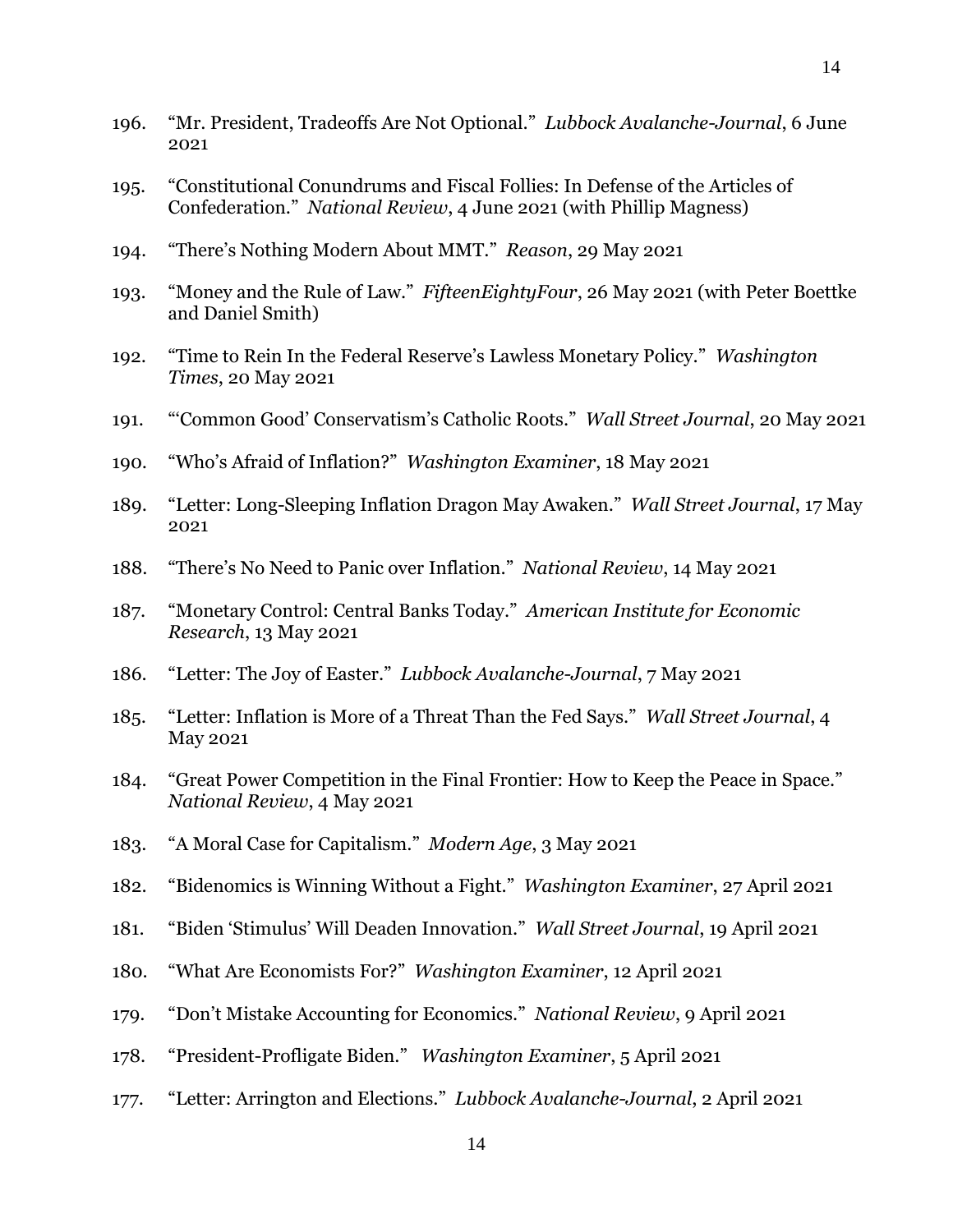- 176. "Is Economics a Liberal Art?" *National Review*, 31 March 2021
- 175. "The Zombie Economics of Demand-Side Fundamentalism." *Washington Examiner*, 30 March 2021
- 174. "End the Fed's Mission Creep." *Wall Street Journal*, 25 March 2021
- 173. "Avoiding Celestial Traffic Jams." *Washington Examiner*, 22 March 2021
- 172. "Conservatives Will Never Agree on Everything. But This Might Help Them Get Along." *Washington Examiner*, 16 March 2021
- 171. "America Doesn't Need More Stimulus." *Wall Street Journal*, 14 March 2021
- 170. "Message to Washington: Conserve the Nation's Capital." *Lubbock Avalanche-Journal*, 14 March 2021
- 169. "Against Deficit Apathy." *Washington Examiner*, 9 March 2021
- 168. "Will the \$1.9 Trillion Stimulus Package Cause Runaway Inflation?" *Washington Examiner*, 3 March 2021
- 167. "Letter: The Politics of Hearth and Home." *Lubbock Avalanche-Journal*, 3 March 2021
- 166. "Letter: The Federal Reserve is Financing Future Debt Problems." *Wall Street Journal*, 1 March 2021
- 165. "Conservatives Need Congressional Supremacy." *Washington Examiner*, 26 February 2021
- 164. "The Shocking Economics of Power and Prices." *Washington Examiner*, 23 February 2021
- 163. "Central Banking and the Heavy Hand of the State." *American Institute for Economic Research*, 19 February 2021
- 162. "Is Inflation Still a Thing?" *National Review*, 19 February 2021
- 161. "The Federal Reserve is a Threat to Self-Governance." *Washington Examiner*, 18 February 2021
- 160. "The Banking System and the Evolution of Money." *American Institute for Economic Research*¸18 February 2021
- 159. "Religion Belongs in Public." *Washington Examiner*, 15 February 2021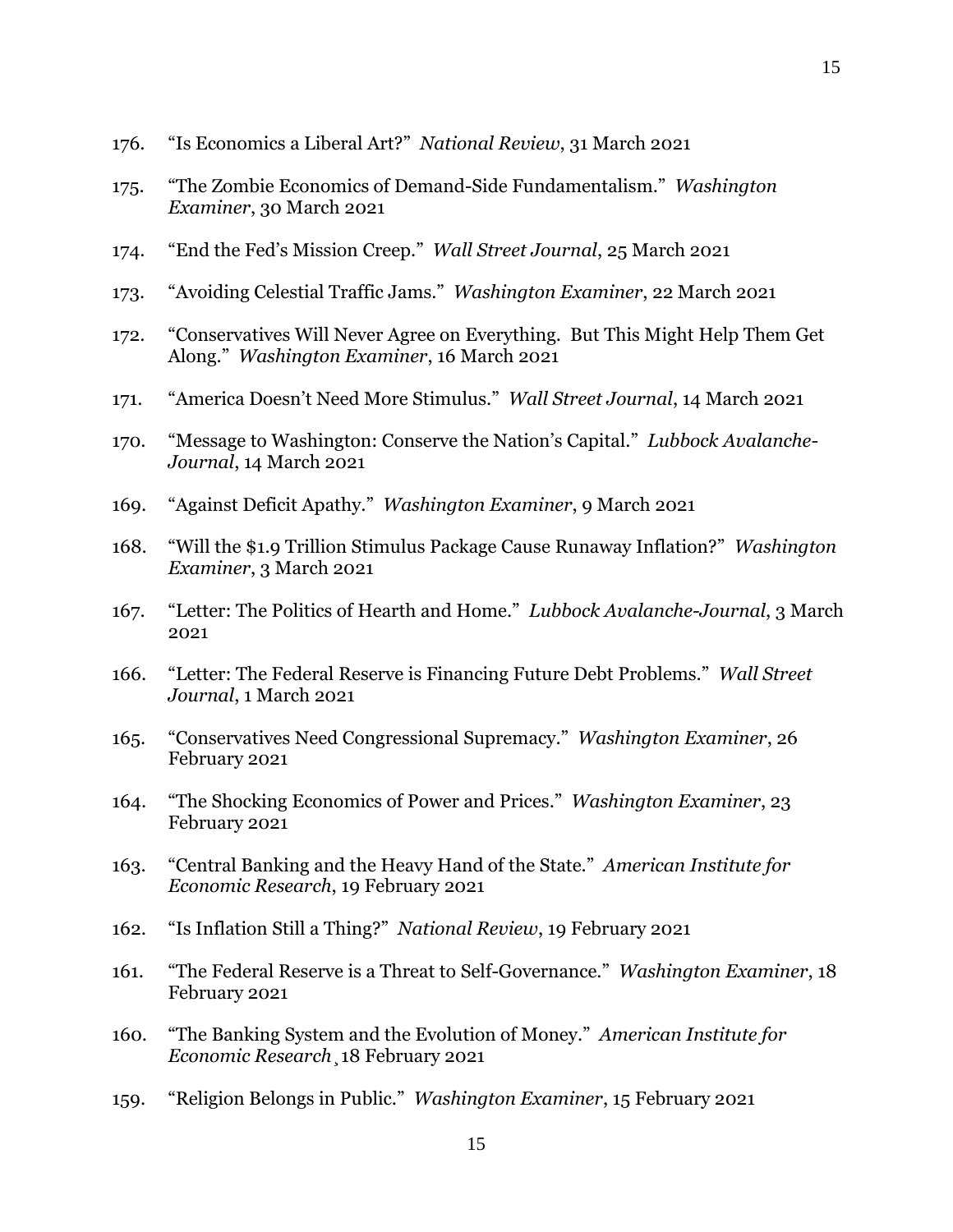- 158. "By Supporting Trumpism, the GOP is in Danger of Losing Libertarian Support." *Dallas Morning News*, 7 February 2021 (with Daniel Smith)
- 157. "The Final Report by Trump's CEA Demonstrates Progress in Space Policy." *National Review*, 2 February 2021
- 156. "Incentive Problems with Discretionary Central Banking." *American Institute for Economic Research*, 31 January 2021
- 155. "How Economics Lost Itself in Data." *Wall Street Journal*, 27 January 2021
- 154. "To 'Lower the Temperature,' Raise Commitments to Federalism." *The Hill*, 25 January 2021 (with Abigail Hall)
- 153. "The Federal Reserve Doesn't Set Interest Rates." *National Review*, 22 January 2021
- 152. "Letter: The Actions of Rep. Arrington." *Lubbock Avalanche-Journal*, 17 January 2021
- 151. "Texas GOP Must Choose Between Party or Principle." *Abilene Reporter-News*, 10 January 2021
- 150. "Republicans Who Flirted with Trump's Election Fraud Lies Complicit in his Sedition." *Washington Times*, 7 January 2021
- 149. "Open Letter to Congressman Arrington Following the Capitol Riots." 7 January 2021 Quoted in editorial, "Debacle in D.C.: Blame Does Fall on Leaders Who Failed to be Statesmen," *Abilene Reporter-News*, 10 January 2021
- 148. "How Joe Biden Could Stand Up to China." *National Review*, 6 January 2021
- 147. "How Members of the Texas Congressional Delegation Sold Us Out." *Lubbock Avalanche-Journal*, 3 January 2021
- 146. "Why the Real Villain of 2020 Was Big Government." *Foundation for Economic Education*, 2 January 2021
- 145. "Knowledge Problems with Discretionary Central Banking." *American Institute for Economic Research*, 29 December 2020
- 144. "Letter: The Federal Reserve Should Get Back to Basics." *Wall Street Journal*, 27 December 2020
- 143. "Beijing's Iron Grip on Corporate China." *National Review*, 23 December 2020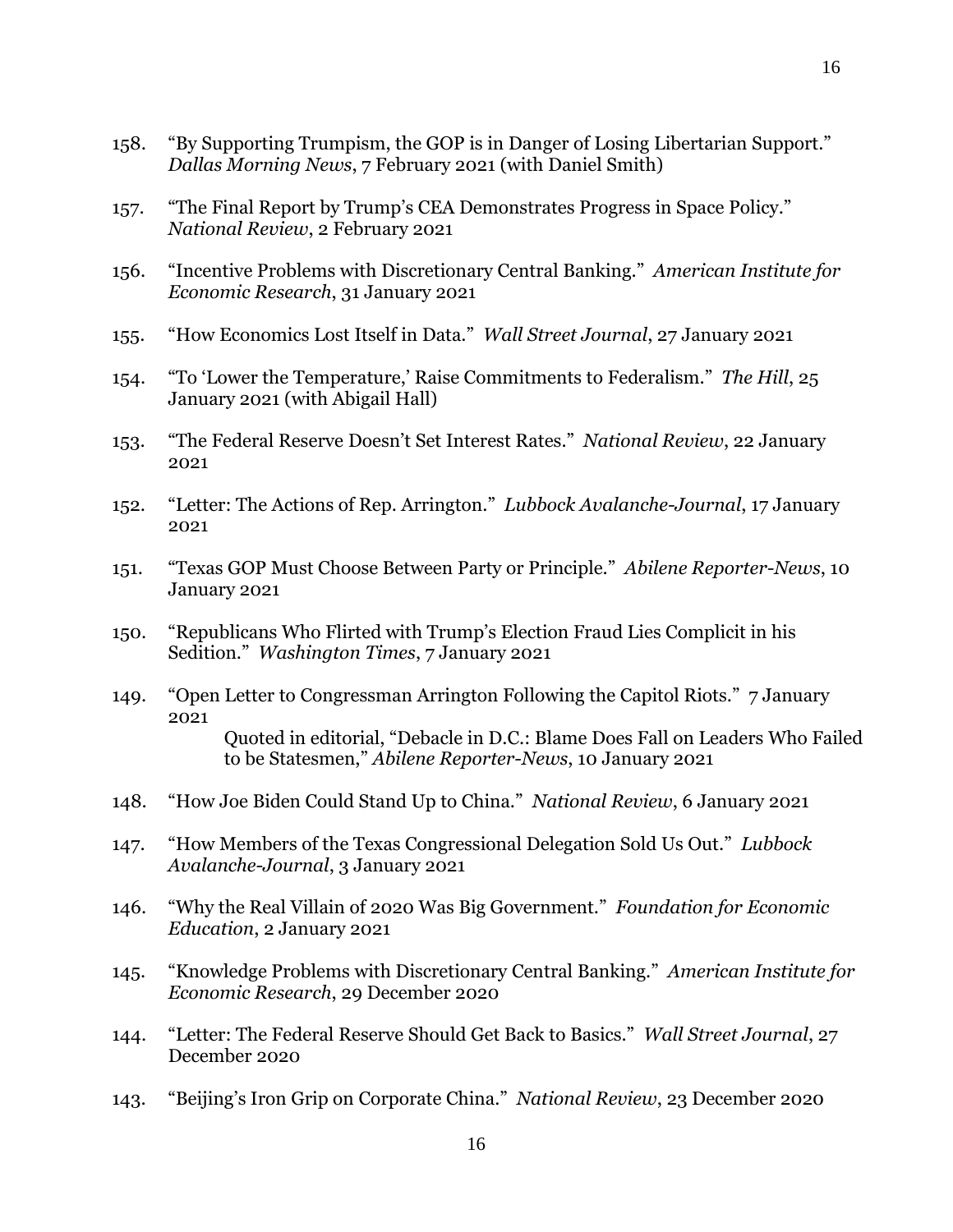- 142. "Letter: Arrington Should Reconsider Pot Vote." *Abilene Reporter-News*, 16 December 2020
- 141. "Making Money Lawful." *American Institute for Economic Research*, 11 December 2020
- 140. "Making a Point with Moon Rocks." *National Review*, 8 December 2020
- 139. "Profit Keeps Corporate Leaders Honest." *Wall Street Journal*, 8 December 2020
- 138. "'Zombie Reaganism' is Alive and Well." *National Review*, 2 December 2020
- 137. "Letter: Divided Government, Fed Spending." *Lubbock Avalanche-Journal*, 30 November 2020
- 136. "How Will Joe Biden Handle Outer Space?" *National Review*, 24 November 2020
- 135. "SpaceX Success Proves the Final Frontier is Open for Business." *National Review*, 20 November 2020
- 134. "Confirm Judy Shelton to the Fed Board of Governors." *National Review*, 16 November 2020
- 133. "The Fed Has a Commitment Problem." *American Institute for Economic Research*, 12 November 2020
- 132. "Elon Musk's Martian Way (Empire Not Included)." *National Review*, 12 November 2020
- 131. "The Artemis Accords: A Giant Leap for Space Commerce." *National Review*, 6 November 2020
- 130. "Let's Make Outer Space the Free-Market Frontier." *National Review*, 30 October 2020
- 129. "Letter: Voting is the Least You Can Do." *Lubbock Avalanche-Journal*, 29 October 2020
- 128. "To Fix the Fed, We Need True Monetary Rules." *The Hill*, 22 October 2020 (with Peter Boettke and Daniel Smith)
- 127. "The American Tradition of Ordered Liberty." *American Institute for Economic Research*, 16 October 2020
- 126. "Fiscal Stimulus Is Ineffective. The Fed Requesting It Is Even Worse." *National Review*, 12 October 2020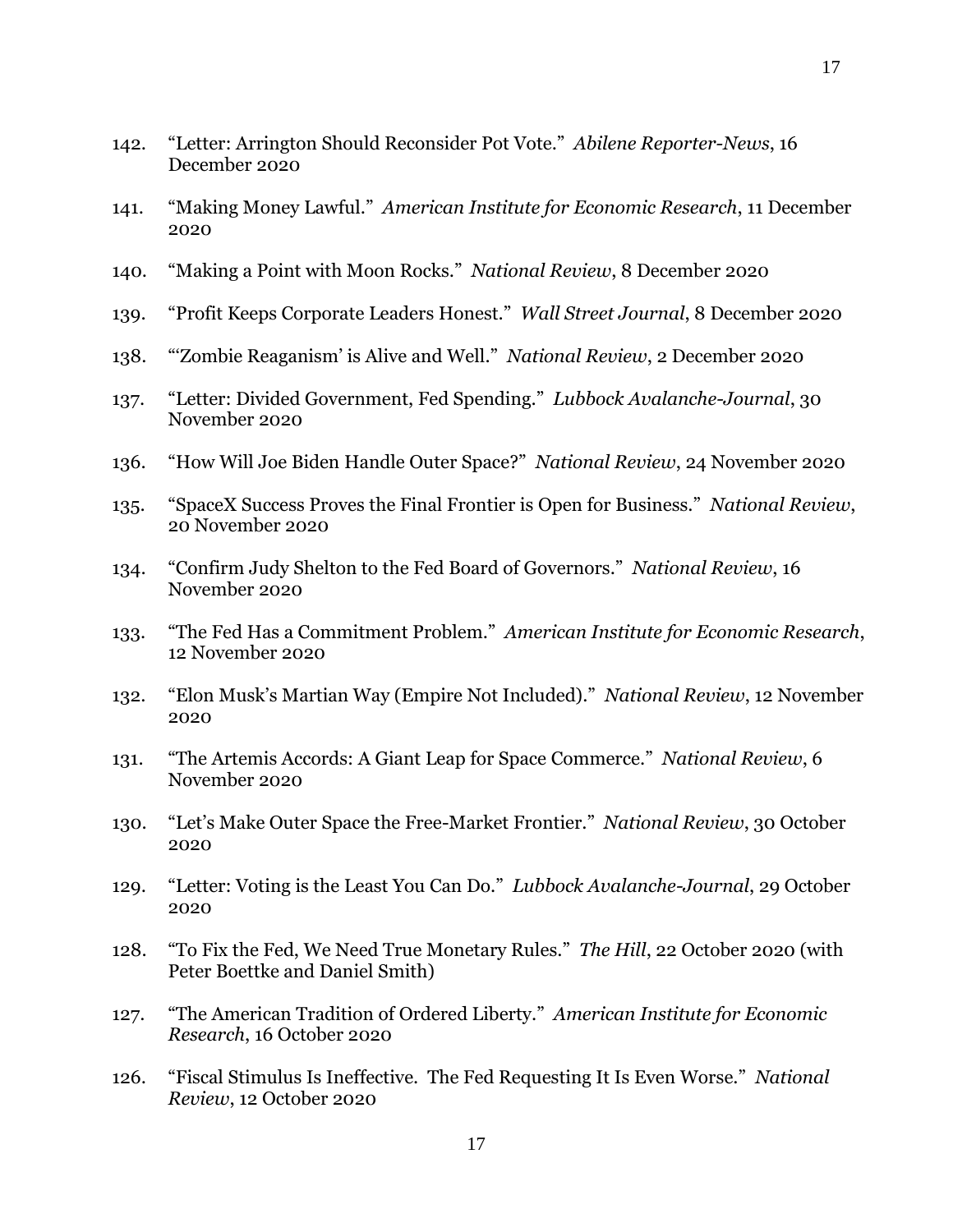- 125. "It's Time to Reckon with Space Junk." *The Hill*, 4 October 2020
- 124. "Markets Don't Have Much Reason to Believe the Federal Reserve." *National Review*, 28 September 2020
- 123. "Money, Markets, and Economic Order." *American Institute for Economic Research*, 26 September 2020
- 122. "NASA is Paying for Moon Rocks. The Implications for Space Commerce are Huge." *American Institute for Economic Research*, 16 September 2020 (with David Henderson)
- 121. "Rockets and Profits: How Corporations Will Make Us a Permanent Spacefaring Civilization." *The Hill*, 10 September 2020
- 120. "Meet the New Fed, Same as the Old Fed." *American Institute for Economic Research*, 9 September 2020 (with Phillip Magness)
- 119. "Where Does Money Come From?" *American Institute for Economic Research*, 7 September 2020
- 118. "For-Profit Companies Must be the Backbone of the New Space Age." *American Institute for Economic Research*, 5 September 2020 (with David Henderson)
- 117. "Outer Space Needs Private Law." *The Space Review*, 31 August 2020
- 116. "Why Attacks on Judy Shelton by Fed Insiders Are Cause for Concern." *RealClearMarkets*, 28 August 2020
- 115. "Letter: The US Debt Problem." *Lubbock Avalanche-Journal*, 20 August 2020
- 114. "Judy Shelton is Right About the Gold Standard." *American Institute for Economic Research*, 7 August 2020
- 113. "Celestial Property Rights: How We Can Achieve a New, Commerce-Fueled Space Age." *Space News Magazine*, 3 August 2020
- 112. "The Federal Reserve is Both Too Politicized and Too Powerful." *Foundation for Economic Education*, 28 July 2020
- 111. "Letter: Masks and Civic Duty." *Lubbock Avalanche-Journal*, 16 July 2020
- 110. "That Civilized Relic: A Monetary System as Good as Gold." *American Institute for Economic Research*, 16 July 2020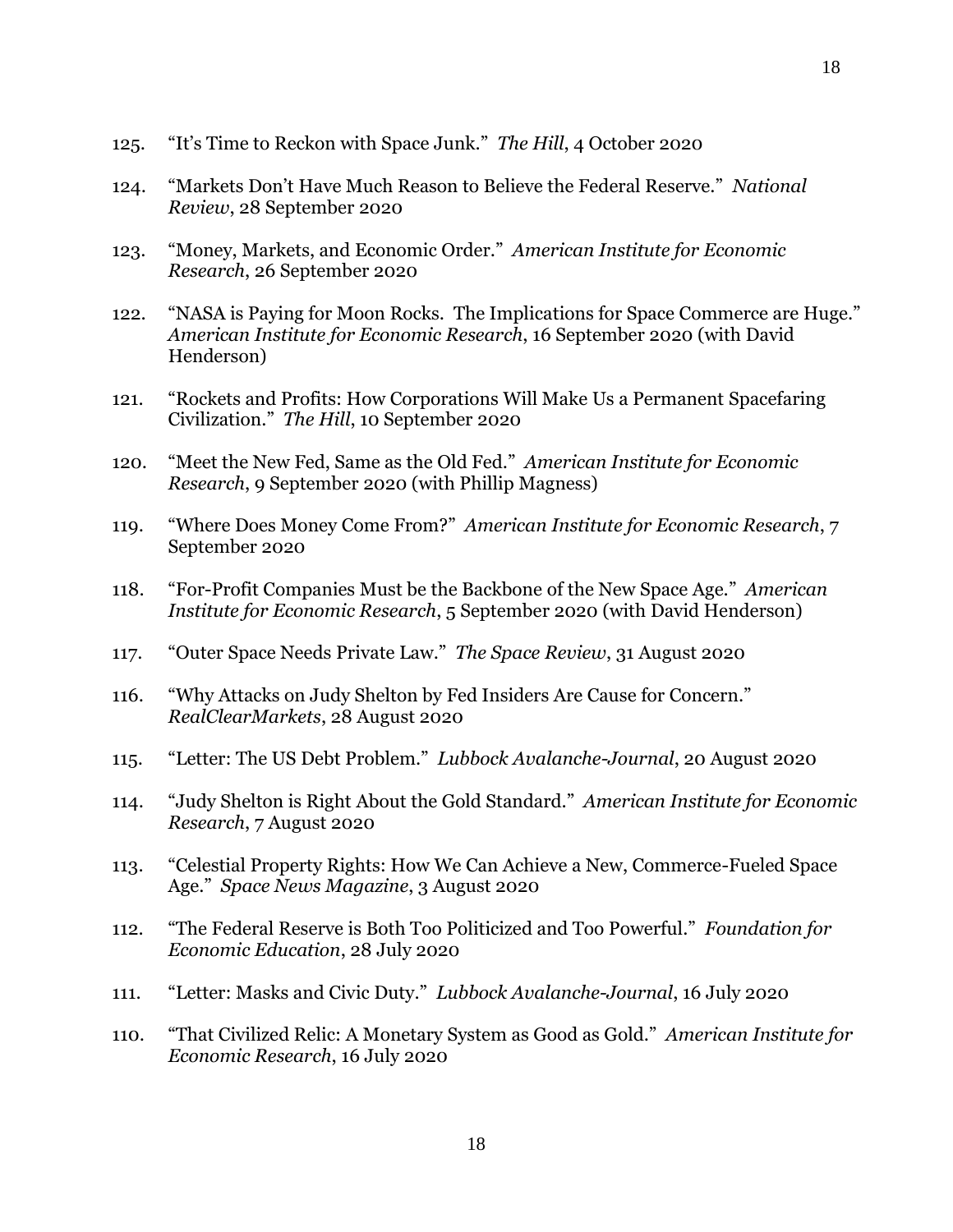- 109. "A Rush to Mine the Moon Will Be Good for Humanity." *RealClearScience*, 16 July 2020
- 108. "The Fed's Creeping Mandate is Cause for Concern." *RealClearMarkets*, 8 July 2020
- 107. "Don't Let the Fed Use COVID to Justify Irresponsible Policies." *The American Conservative*, 2 July 2020
- 106. "COVID-19 Made the Federal Reserve Sick." *American Institute for Economic Research*, 24 June 2020
- 105. "Money Mischief: The Fed's Response to COVID-19." *Lubbock Avalanche-Journal*, 21 June 2020
- 104. "The Fed's State and Municipal Lending is a Bad Idea." *The Hill*, 12 June 2020
- 103. "Letter: End Qualified Immunity." *Lubbock Avalanche-Journal*, 8 June 2020
- 102. "It's Time to End the Fed's Dual Mandate." *American Institute for Economic Research*, 7 June 2020
- 101. "*Doux Commerce* Amidst the Stars." *American Institute for Economic Research*, 2 June 2020
- 100. "Fed Lending Policies Might be Legal, But They're Still Bad Policies." *American Institute for Economic Research*, 31 May 2020
- 99. "Powell Admits the Fed's Actions Vastly Exceed its Mandate." *American Institute for Economic Research*, 22 May 2020
- 98. "The Fed is Failing, Again." *American Institute for Economic Research*, 20 May 2020
- 97. "How the Fed's COVID-19 Response Undermines Federalism." *American Institute for Economic Research*, 13 May 2020
- 96. "The Fed Wants to Become a Financial Central Planner." *American Institute for Economic Research*, 11 May 2020
- 95. "Letter: The Amash Option." *Lubbock Avalanche-Journal*, 5 May 2020
- 94. "Federalism is the Forgotten Ideal." *Lubbock Avalanche-Journal*, 3 May 2020
- 93. "Incompetent Experts and Bad Government." *American Institute for Economic Research*, 3 May 2020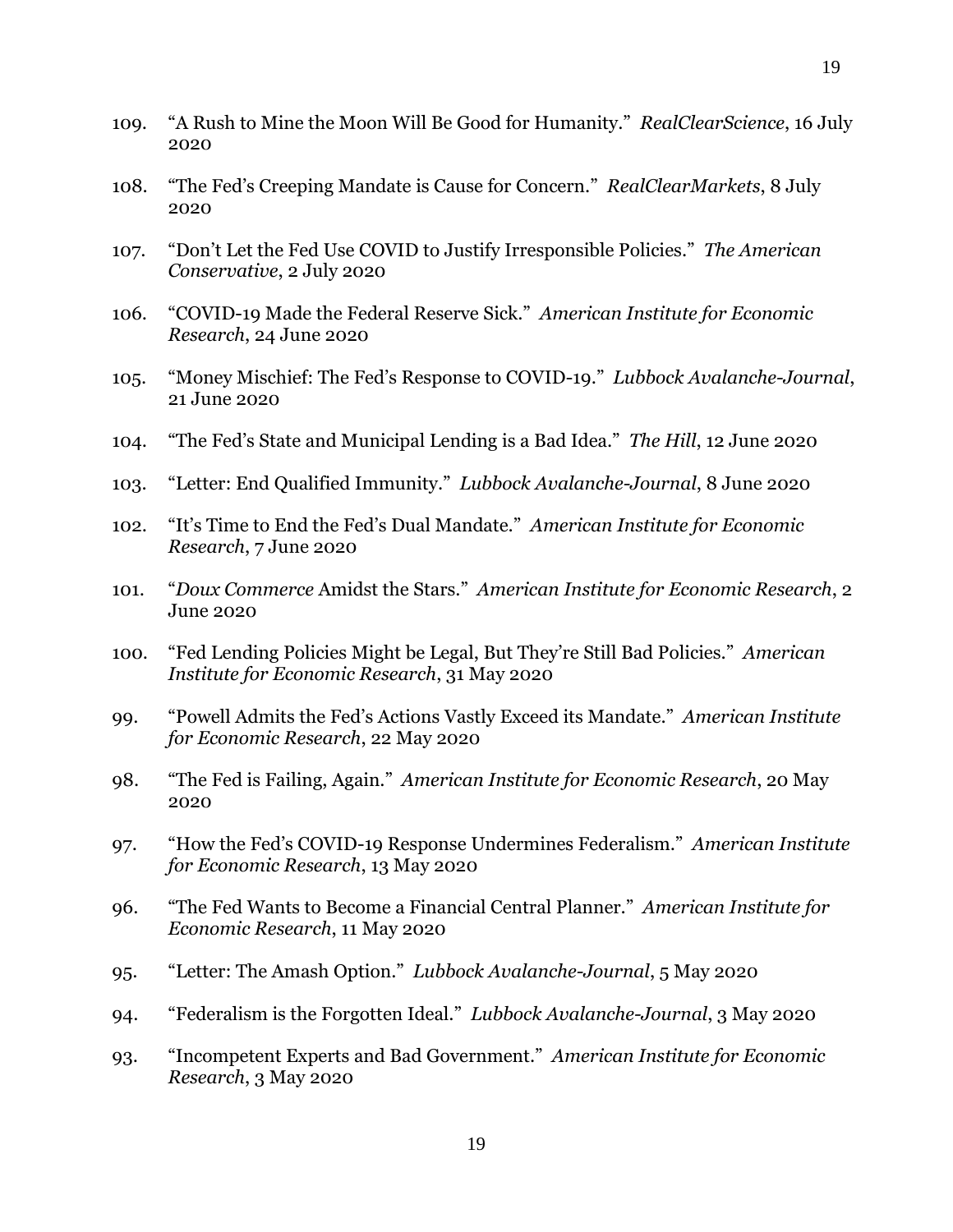- 92. "Can Medical Supply Autarky Save Us from Pandemics?" *American Institute for Economic Research*, 19 April 2020
- 91. "Letter: On Price Increases." *Lubbock Avalanche-Journal*, 9 April 2020
- 90. "Sanctuary Cities, Illegal Immigration, and Crime." *American Institute for Economic Research*, 29 March 2020
- 89. "Your Health Care is Priceless; That's a Big Problem." *Lubbock Avalanche-Journal*, 15 March 2020
- 88. "Why Love Belongs in Politics." *Front Porch Republic*, 5 March 2020
- 87. "Liberty or Empire? Reconsidering the Articles of Confederation." *Front Porch Republic*, 1 March 2020
- 86. "Letter: Illegal Immigration No Threat." *Lubbock Avalanche-Journal*, 27 February 2020
- 85. "The Stakes of Politics are Far Too High." *American Institute for Economic Research*, 12 February 2020
- 84. "Letter: How Strong is Economy?" *Lubbock Avalanche-Journal*, 3 February 2020
- 83. "Macroeconomic Inferences and the New Fed Regime." *American Institute for Economic Research*, 23 January 2020
- 82. "State Capacity, Economic Growth, and Reverse Causality." *American Institute for Economic Research*, 14 January 2020 (with Vincent Geloso)
- 81. "What Is the Relationship Between Monetary Policy and Fiscal Policy?" *American Institute for Economic Research*, 5 January 2020
- 80. "Letter: 2020 A Real Crossroads." *Lubbock Avalanche-Journal*, 3 January 2020
- 79. "Monetary Policy: Seeing Like a State." *American Institute for Economic Research*, 27 December 2019
- 78. "Spending This Advent with Chesterton." *The American Conservative*, 19 December 2019
- 77. "Federal Reserve 'Independence' Masquerade." *American Institute for Economic Research*, 10 October 2019
- 76. "60 Years of Space Junk: The Challenge of Orbital Debris." *The Hill*, 4 October 2019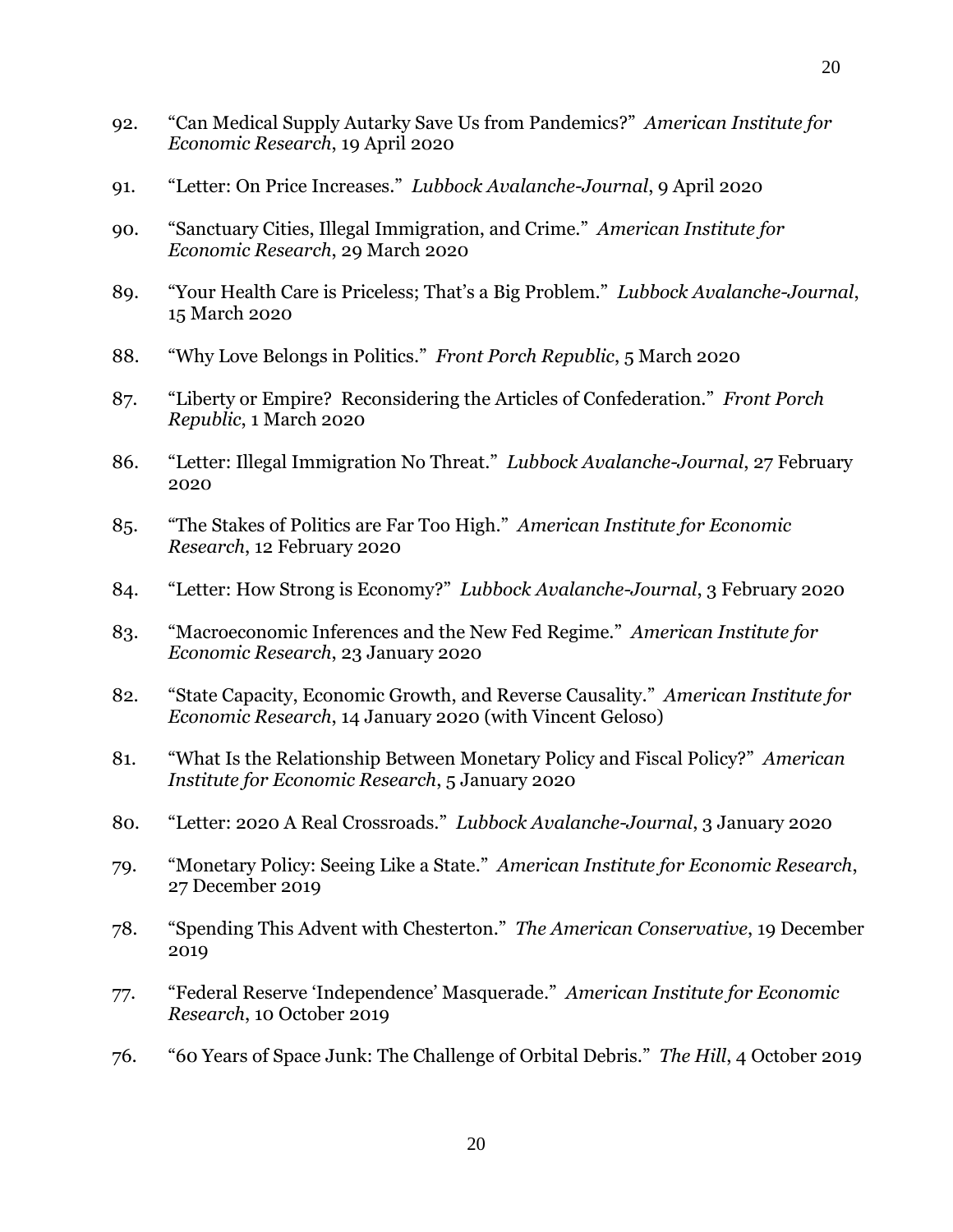- 75. "Why Aren't There More Conservative Anarchists? On Recovering a Robust Conservative Tradition of Anti-Statism." *Front Porch Republic*, 13 September 2019
- 74. "Why Progressivism Wins." *The American Conservative*, 13 September 2019
- 73. "Letter: Immigration, Rule of Law." *Lubbock Avalanche-Journal*, 9 September 2019
- 72. "Why American Democracy is Worth Defending." *The Imaginative Conservative*, 19 August 2019
- 71. "To Whom is the Fed Accountable?" *American Institute for Economic Research*, 17 August 2019
- 70. "Letter to the Editor: Our Profligate Politicians." *Lubbock Avalanche-Journal*, 15 August 2019
- 69. "Democracy Dies in Delegation." *Front Porch Republic*, 1 August 2019
- 68. "National Conservatism and the Preference for State Control." *Quillette*, 31 July 2019
- 67. "Letter to the Editor: Danger of Nationalism." *Lubbock Avalanche-Journal*, 23 July 2019
- 66. "Free College is a Gift to the Privileged Paid For by Ordinary Taxpayers." *Dallas Morning News*, 26 June 2019
- 65. "Letter to the Editor: Sanders Confused." *Lubbock Avalanche-Journal*, 17 June 2019
- 64. "Fiscal Profligacy: A Failure of the Congress and the People." *American Institute for Economic Research*, 13 June 2019
- 63. "The Federal Reserve is Usurping Authority and Here's Why You Should Care." *Dallas Morning News*, 8 June 2019
- 62. "Monetary Policy and Constrained Discretion." *American Institute for Economic Research*, 5 June 2019
- 61. "Monetary Policy Rules are Not Enough." *American Institute for Economic Research*, 14 May 2019
- 60. "Interest Rates, Funny Money, and Economic Malaise." *American Institute for Economic Research*, 5 April 2019
- 59. "The Federal Reserve: A Failure of the Rule of Law." *American Institute for Economic Research*, 12 March 2019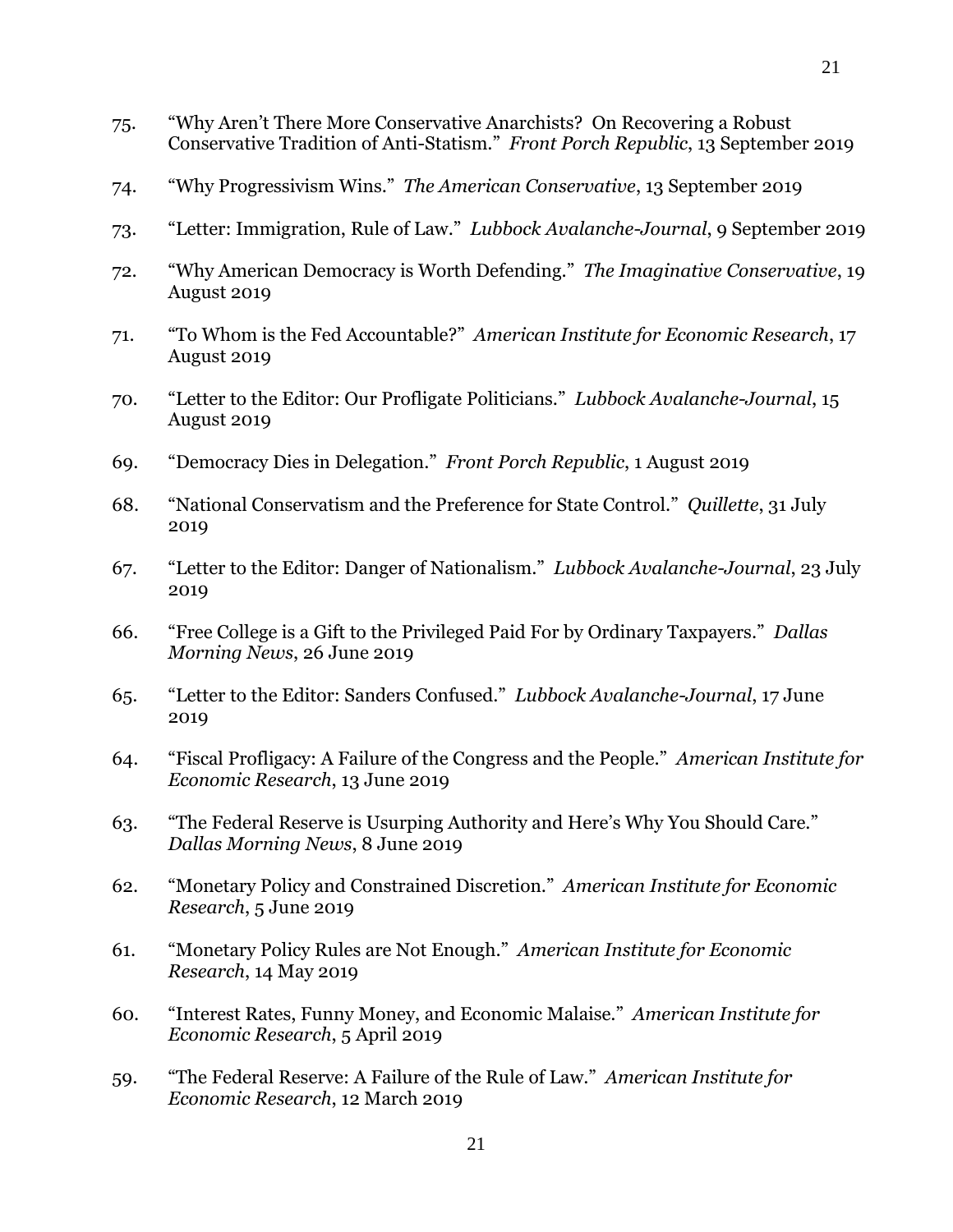- 58. "Why True Conservatism Means Anarchy." *The American Conservative*, 12 March 2019
- 57. "A Failure to Communicate." *American Institute for Economic Research*, 14 February 2019
- 56. "The Fed is Hostile to a Self-Governing Society." *American Institute for Economic Research*, 10 January 2019
- 55. "Free Societies Don't Need the Fed's Managers." *American Institute for Economic Research*, 18 November 2018
- 54. "Why the Midterm Elections Don't Really Matter." *The American Conservative*, 5 November 2018
- 53. "It Does Matter Whether Illegal Immigrants Commit More or Less Crime than U.S. Citizens." *Lubbock Avalanche-Journal*, 26 August 2018
- 52. "Letter: Immigrants Are Not More Prone to Crime." *Lubbock Avalanche-Journal*, 7 August 2018
- 51. "Ignoring Christian Themes Gives Distorted Picture of Our Past." *Lubbock Avalanche-Journal*, 29 July 2018
- 50. "Immigration Can (Temporarily) Save Social Security." *Foundation for Economic Education*, 1 July 2018 (with Zac Gochenour)
- 49. "Letter: U.S. Constitution was Intended to Expand Government." *Lubbock Avalanche-Journal*, 1 July 2018
- 48. "What Has Conservatism Conserved?" *Washington Examiner*, 26 June 2018
- 47. "Down with False Democracy, Up with True Self-Government." *The American Conservative*, 26 June 2018
- 46. "Letter: Romans 13 and Political Obedience." *Lubbock Avalanche-Journal*, 18 June 2018
- 45. "Letter: Immigrants are Good for the Economy." *Lubbock Avalanche-Journal*, 7 June 2018
- 44. "Is Democracy to Blame for Our Present Crisis?" *The American Conservative*, 5 June 2018
- 43. "Congress Killed Another Opportunity to End our Budgetary Nightmare." *Dallas Morning News*, 23 May 2018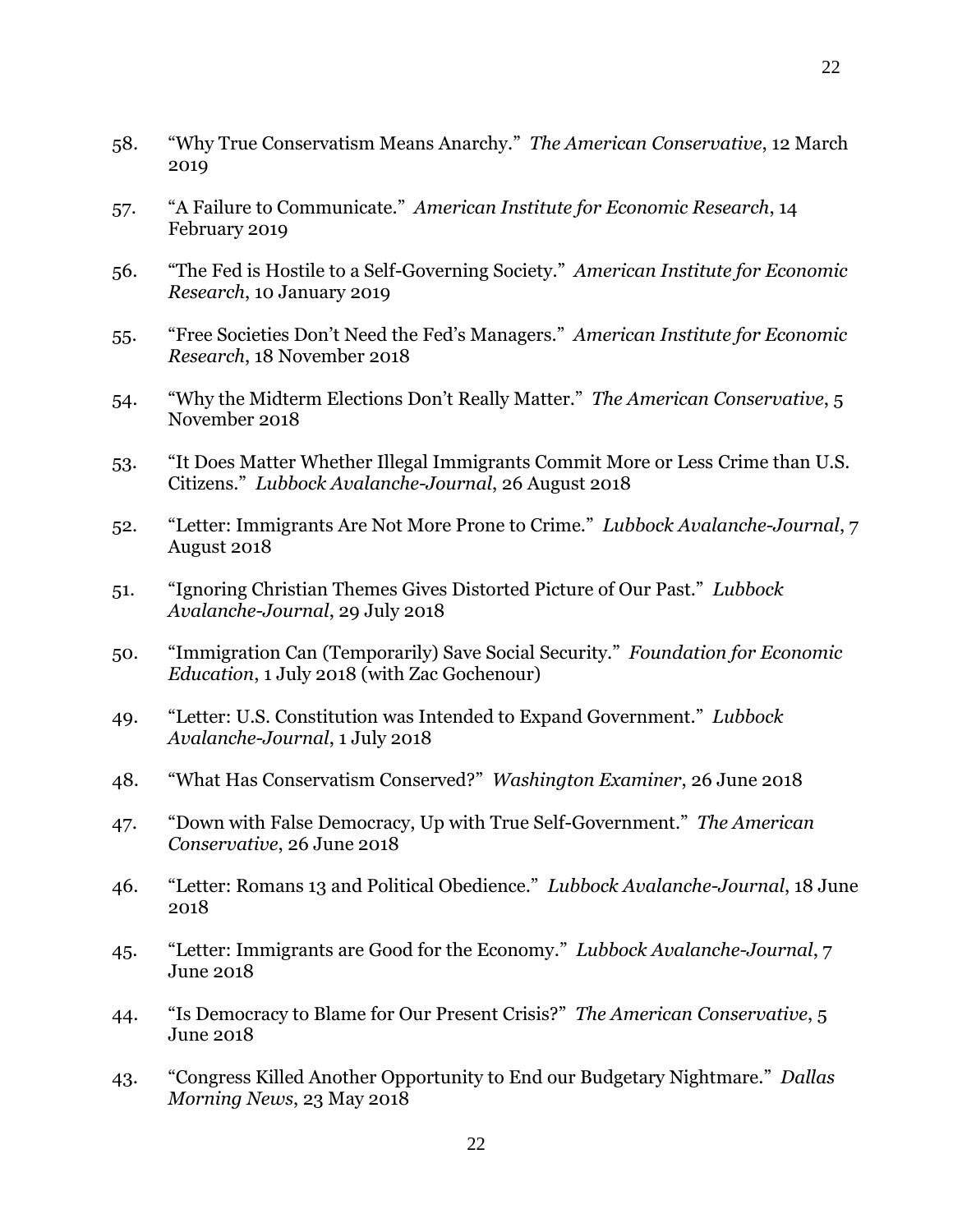- 42. "Decentralize Financial Regulation." *RealClearPolicy*, 22 November 2017 (with Vlad Tarko)
- 41. "Should Conservatism Seek to Destroy the State?" *The Imaginative Conservative*, 17 October 2017
- 40. "Financial Regulation Protects Big Banks, Hurts Economy." *Dallas Morning News*, 11 July 2017
- 39. "Why Can't the GOP Come Up with a Conservative Health Care Plan?" *Dallas Morning News*, 27 June 2017
- 38. "The Fed is Essentially Lawless, and that's a Drag on the Nation's Economy." *Dallas Morning News*, 22 June 2017
- 37. "Free Trade, Protectionism, and the Limits of Economic Analysis." *The Imaginative Conservative* 6 March 2017
- 36. "Orbital Dumpster Diving and International Law: Wrestling with the Tragedy of the Celestial Commons." *SpaceNews Magazine*, 16 January 2017 (print only)
- 35. "Buy 'em Out: A New Strategy for Cutting Government." *Foundation for Economic Education*, 31 October 2016
- 34. "Politics at the Fed is the Rule, not the Exception." *Dallas Morning News*, 14 October 2016
- 33. "Indignation Studies." *The Imaginative Conservative*, 10 October 2016
- 32. "Americans Should Sound the Alarm on National Debt to Presidential Candidates." *Dallas Morning News*, 29 September 2016
- 31. "Ordering the Cosmos: Private Law in the Final Frontier." *SpaceNews Magazine*¸26 September 2016
- 30. "The Political Economy of Starship Troopers." *The Imaginative Conservative*, 11 August 2016
- 29. "What Brexit Teaches Us About Democracy." *The Imaginative Conservative*, 11 July 2016
- 28. "Why Progressivism Will Win?" *The Imaginative Conservative*, 27 June 2016
- 27. "Learning to Love the Liberalism of Ludwig von Mises." *The Imaginative Conservative*, 23 May 2016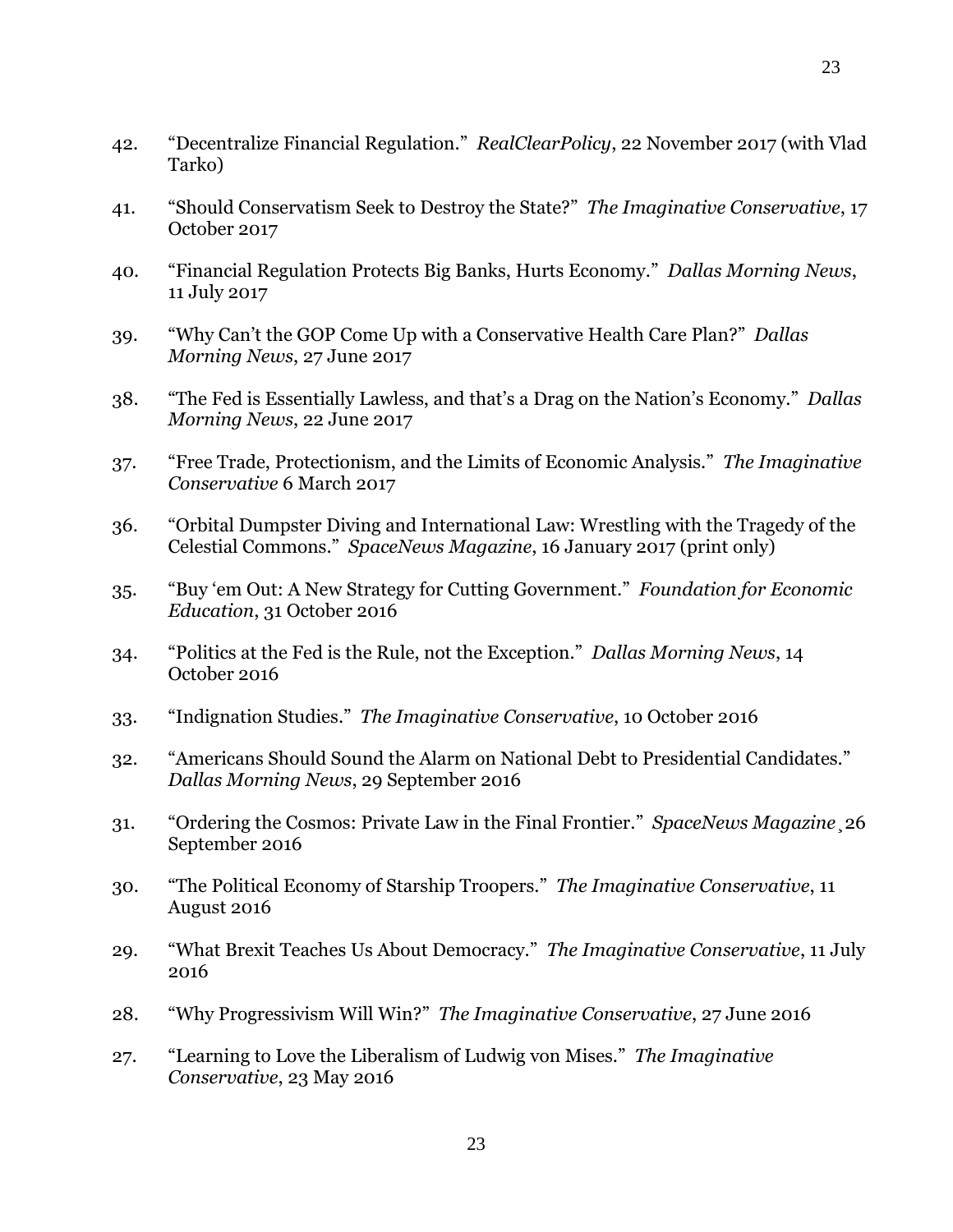- 26. "Irresponsible Populist Power." *U.S. News and World Report*, 9 May 2016
- 25. "Could Adam Smith Have Loved Distributism?" *The Imaginative Conservative*, 25 April 2016
- 24. "An Un-American Crusade." *U.S. News and World Report, The Report,* 22 April 2016
- 23. "In Defense of the GOP's Sound Money Candidate." *The Daily Caller*, 24 March 2016
- 22. "Sovereignty and Systems: Why American Government Has Failed." *The Imaginative Conservative*, 15 March 2016
- 21. "Who Has the Right to Rule Us?" *The Imaginative Conservative*, 1 March 2016
- 20. "Economic Efficiency: A Misunderstood Concept." *The Imaginative Conservative*, 10 February 2016
- 19. "Constitutional Drift and the Challenge of Self-Governance." *The Imaginative Conservative*, 16 December 2015
- 18. "The Imperative of Lawful Money." *Atlas Network News + Analysis*, 26 October 2015
- 17. "Good Governance is Good Business." *U.S. News and World Report, Economic Intelligence*, 30 March 2015
- 16. "Free the Banks." *U.S. News and World Report*, *Economic Intelligence*, 5 January 2015 (with Thomas Hogan)
- 15. "Why the Fed Should Follow Rules." *RealClearPolicy*, 18 December 2014
- 14. "Tolerance: Joining the Best of Conservatism and Progressivism." *Future of Freedom*, April 2014
- 13. "Exit Over Voice." *Future of Freedom*, January 2014
- 12. "Whither Self-Governance?" *The Imaginative Conservative*, January 2014
- 11. "The Purpose of the Welfare State." *Future of Freedom*, November 2013
- 10. "Libertarians and Voting." *The Freeman*, November 2013
- 9. "The Many Roads to Liberty." *Anything Peaceful*, 19 September 2013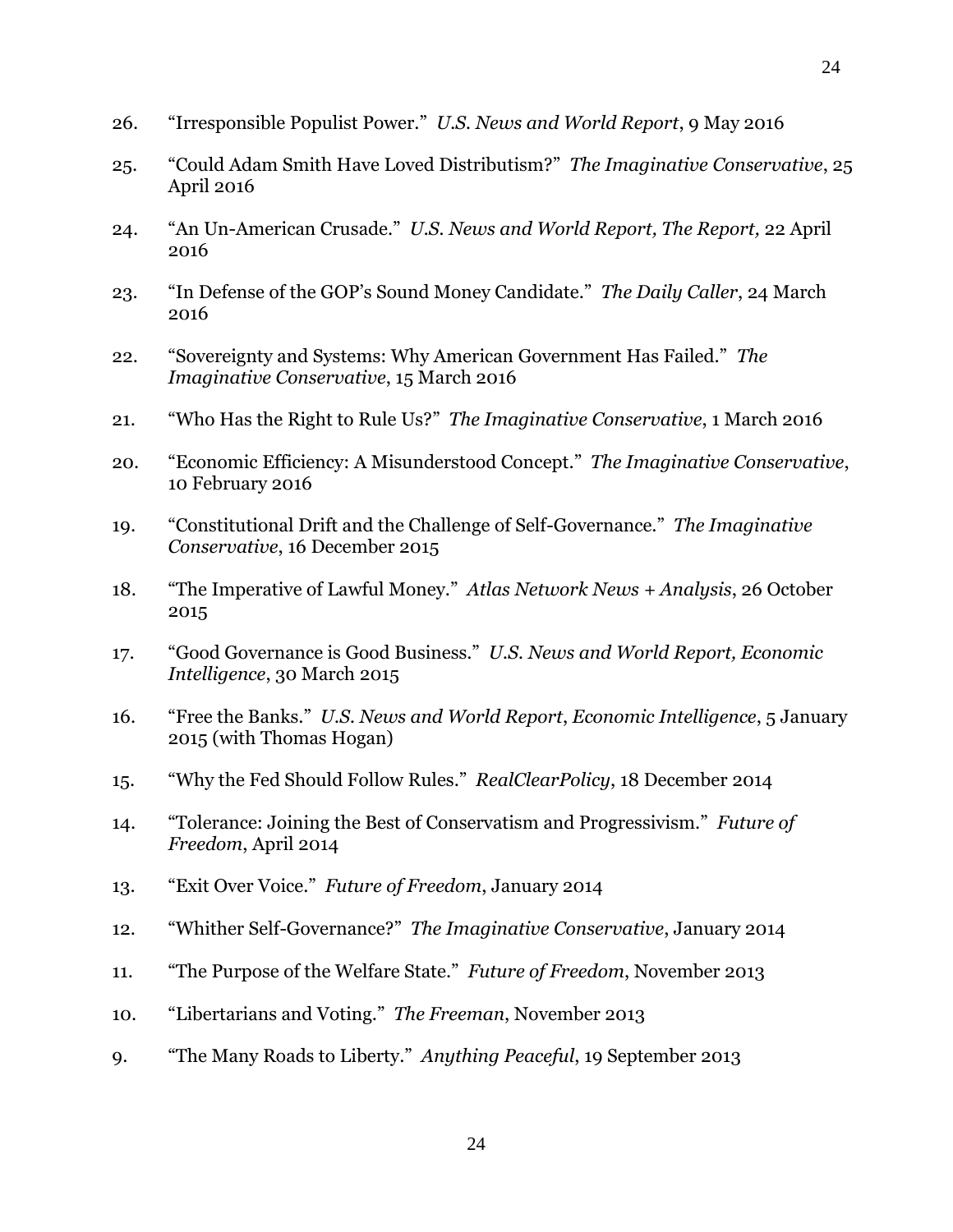- 8. "The Origin of Specie, Part 2: The Case For Private Money and Free Banking." *The Freeman*, August 2013
- 7. "The Origin of Specie, Part 1: The Case Against Public Money." *The Freeman*, August 2013
- 6. "Should We Stabilize the Purchasing Power of Money?" *Future of Freedom*, August 2013

- 5. "Collapsing the Tent on the Mercantilist Revival." *Future of Freedom*, June 2013
- 4. "The Not-So-Great Austerity Debate." *The Freeman*, May 2013
- 3. "Macroeconomics as Coordination." *Future of Freedom*, April 2013
- 2. "The Nature and Origin of Money." *The Freeman*, December 2012
- 1. "Economics and the Calculation Problem." *The Freeman* October 2012

### **COURSES TAUGHT Undergraduate**

Applied Business Economics; Intermediate Macroeconomics; Intermediate Microeconomics; Money and Banking; Principles of Economics; Public Choice

### **Graduate**

Austrian Economics; Public Choice

#### **THESIS COMMITTEES**  $\mathbf{C}$

| Chair                                 |      |
|---------------------------------------|------|
| Michael Makovi*                       | 2020 |
| Ph.D., Texas Tech University          |      |
| Glenn Furton*                         | 2019 |
| Ph.D., Texas Tech University          |      |
| <b>Member</b>                         |      |
| Pablo Prieto                          | 2020 |
| Ph.D., King's College London          |      |
| Michael Makovi                        | 2018 |
| M.A., Texas Tech University           |      |
| Christopher Kuiper                    | 2016 |
| M.A., George Mason University         |      |
| * Indicates co-chair                  |      |
| UNIVERSITY SERVICE                    |      |
| <b>Toreador Media Committee</b>       | 2022 |
| Toreador Media, Texas Tech University |      |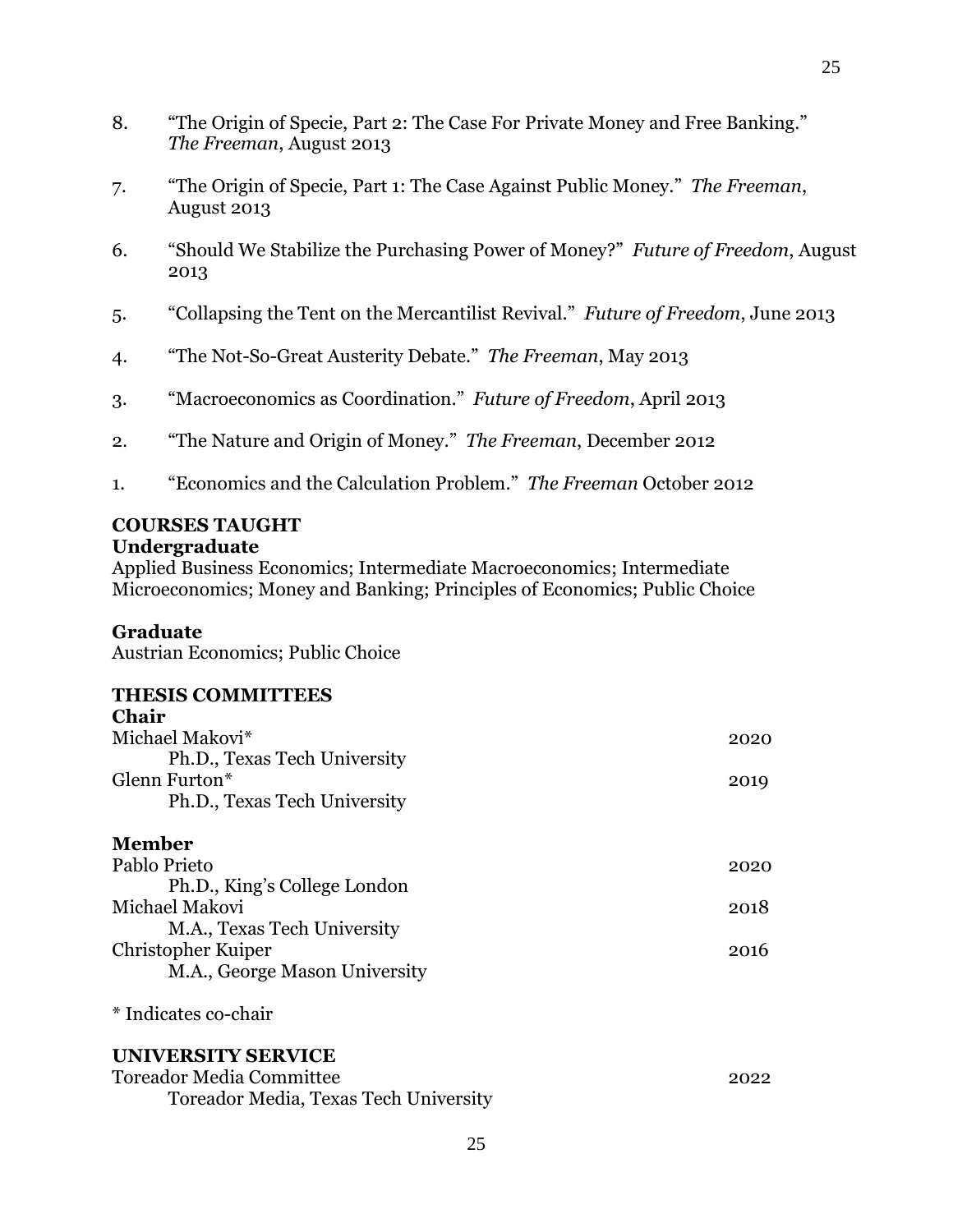| <b>Awards Committee</b>                                                              | 2020-      |
|--------------------------------------------------------------------------------------|------------|
| Rawls College of Business, Texas Tech University                                     |            |
| <b>Summer Grant Proposal Committee</b>                                               | 2020       |
| Rawls College of Business, Texas Tech University                                     |            |
| Research and Scholarship Improvement Committee                                       | 2018       |
| Rawls College of Business, Texas Tech University                                     |            |
| <b>AACSB</b> Accreditation Committee                                                 | 2018       |
| Rawls College of Business, Texas Tech University                                     |            |
| HONORS, FELLOWSHIPS, AND AWARDS                                                      |            |
| Contributor of the Year                                                              | 2021       |
| <b>Young Voices</b>                                                                  |            |
| Georgie G. Snyder Endowed Professorship                                              | 2021       |
| <b>Rawls College of Business</b>                                                     |            |
| <b>Clark-Kent-Aronoff Service Award</b>                                              | 2021       |
| <b>Association of Private Enterprise Education</b>                                   |            |
| New Faculty Achievement Award                                                        | 2017       |
| <b>Texas Tech Alumni Association</b>                                                 |            |
| Prize for Best Paper in Austrian Economics 2014                                      | 2014       |
| <b>Foundation for Economic Education</b>                                             |            |
| Journal of Private Enterprise Best Paper Award 2013                                  | 2014       |
| Association of Private Enterprise Education                                          |            |
| Israel M. Kirzner Award for Outstanding Dissertation in                              | 2014       |
| <b>Austrian Economics</b>                                                            |            |
| George Mason University                                                              |            |
| William P. Snavely Award for Outstanding Achievement in                              | 2014       |
| <b>Graduate Studies in Economics</b>                                                 |            |
| George Mason University                                                              |            |
| Vernon Smith Prize (1st place) 2013                                                  | 2014       |
| European Center of Austrian Economics Foundation                                     |            |
| Young Scholar Award                                                                  | 2013, 2014 |
| <b>Association of Private Enterprise Education</b><br><b>Hayek Fund for Scholars</b> |            |
| <b>Institute for Humane Studies</b>                                                  | 2013, 2014 |
| Marcia Whitney Scholar                                                               | 2013       |
| <b>Institute for Humane Studies</b>                                                  |            |
| Don Lavoie Prize                                                                     | 2013       |
| Society for the Development of Austrian Economics                                    |            |
| <b>Mercatus Center Dissertation Fellowship</b>                                       | 2013       |
| Mercatus Center at George Mason University                                           |            |
| Mercatus Center Summer Research Fellowship                                           | 2011-2013  |
| Mercatus Center at George Mason University                                           |            |
| Mercatus Center Ph.D. Fellowship                                                     | 2010-2013  |
| Mercatus Center at George Mason University                                           |            |
| E. C. Harwood Award                                                                  | 2011       |
| American Institute for Economic Research                                             |            |
| Summer Fellowship                                                                    | 2011       |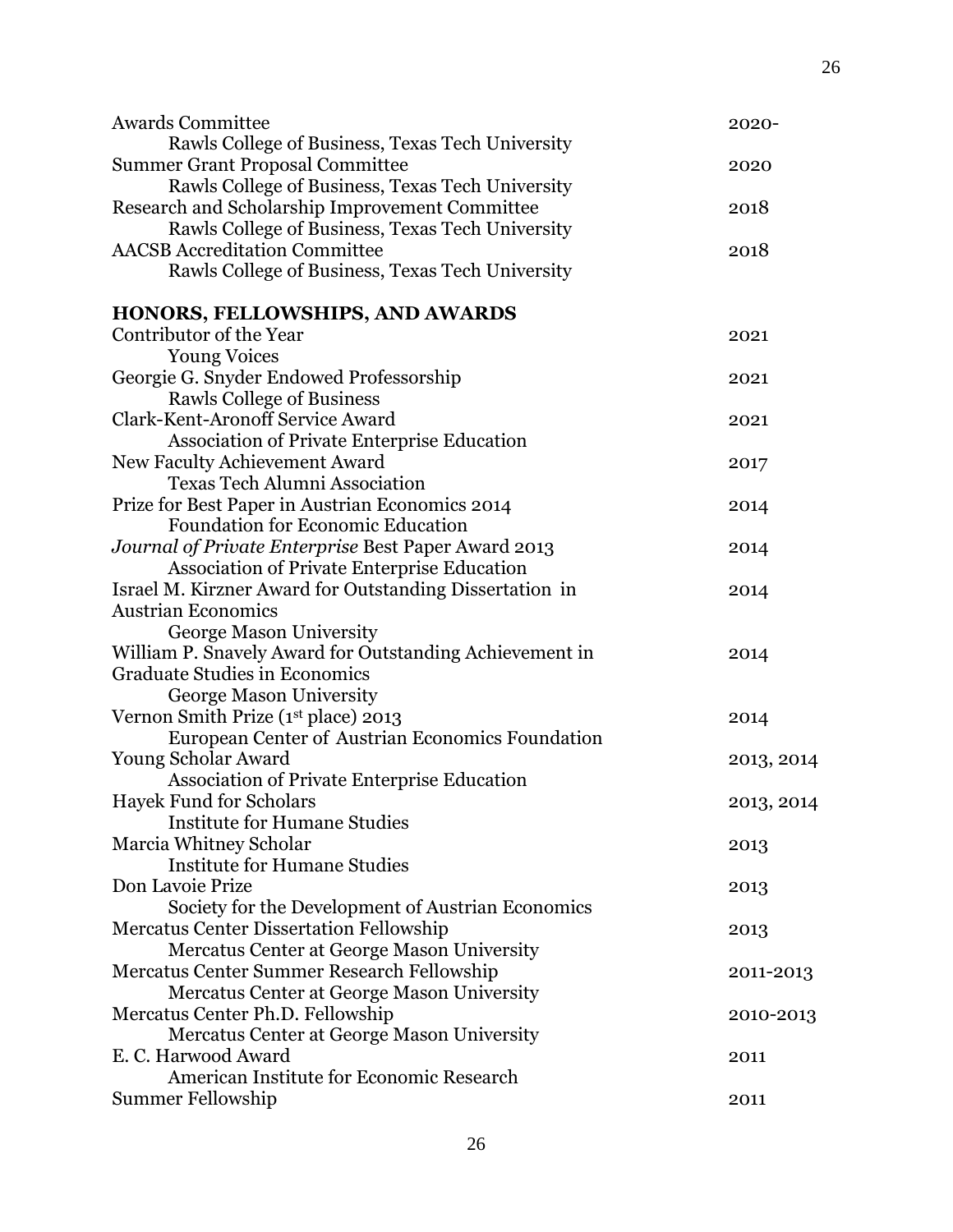| American Institute for Economic Research                                               |           |
|----------------------------------------------------------------------------------------|-----------|
| Phi Beta Kappa                                                                         | 2010      |
|                                                                                        |           |
| <b>OTHER POSITIONS AND AFFILIATIONS</b>                                                |           |
| Independent Institute                                                                  | $2021 -$  |
| <b>Research Fellow</b>                                                                 |           |
| <b>Young Voices</b>                                                                    | $2021 -$  |
| Senior Contributor                                                                     |           |
| American Institute for Economic Research                                               | $2020 -$  |
| Senior Fellow, Sound Money Project                                                     |           |
| <b>Young Voices</b>                                                                    | 2020      |
| Contributor                                                                            |           |
| Center for Innovative Governance Research                                              | 2018-2020 |
| <b>Affiliated Scholar</b>                                                              |           |
| American Institute for Economic Research                                               | 2017-2020 |
| Fellow, Sound Money Project                                                            |           |
| <b>Association of Private Enterprise Education</b>                                     | $2016 -$  |
| <b>Executive Board Member</b>                                                          |           |
| <b>Atlas Sound Money Project</b>                                                       | 2015-2017 |
| Fellow                                                                                 |           |
| Society for the Development of Austrian Economics                                      | $2015 -$  |
| <b>Executive Board Member</b>                                                          |           |
| <b>Heartland Institute</b>                                                             | $2015 -$  |
| <b>Board of Policy Advisors</b>                                                        |           |
| Learn Liberty                                                                          | 2015      |
| <b>Affiliated Speaker</b>                                                              |           |
| <b>Institute for Humane Studies</b>                                                    | 2014-2016 |
| <b>Adjunct Programs Officer</b>                                                        |           |
| <b>Center for Constitutional Governance</b>                                            | 2013      |
| Senior Editor, F. A. Hayek website                                                     |           |
| http://contemporarythinkers.org/hayek/commentary/f-hayek-rebirth-classical-liberalism/ |           |
|                                                                                        |           |

### **EDITORIAL DUTIES**

| Journal of Markets and Morality                          | $2022 -$ |
|----------------------------------------------------------|----------|
| Editorial board member                                   |          |
| Journal of Business Valuation and Economic Loss Analysis | 2016     |
| Guest Editor, special issue                              |          |
| Journal of Private Enterprise                            | $2015 -$ |
| <b>Associate Editor</b>                                  |          |

# **REFEREE AND REVIEW**

*Applied Economics incorporating Applied Financial Economics; American Journal of Political Science; Constitutional Political Economy; Contemporary Economic Policy; Cosmos + Taxis; Economics Bulletin; Emerging Markets Finance and Trade; Explorations in Economic History; Independent Review; Erasmus Journal for Philosophy and Economics; Journal des Economistes et des Etudes Humaines; Journal*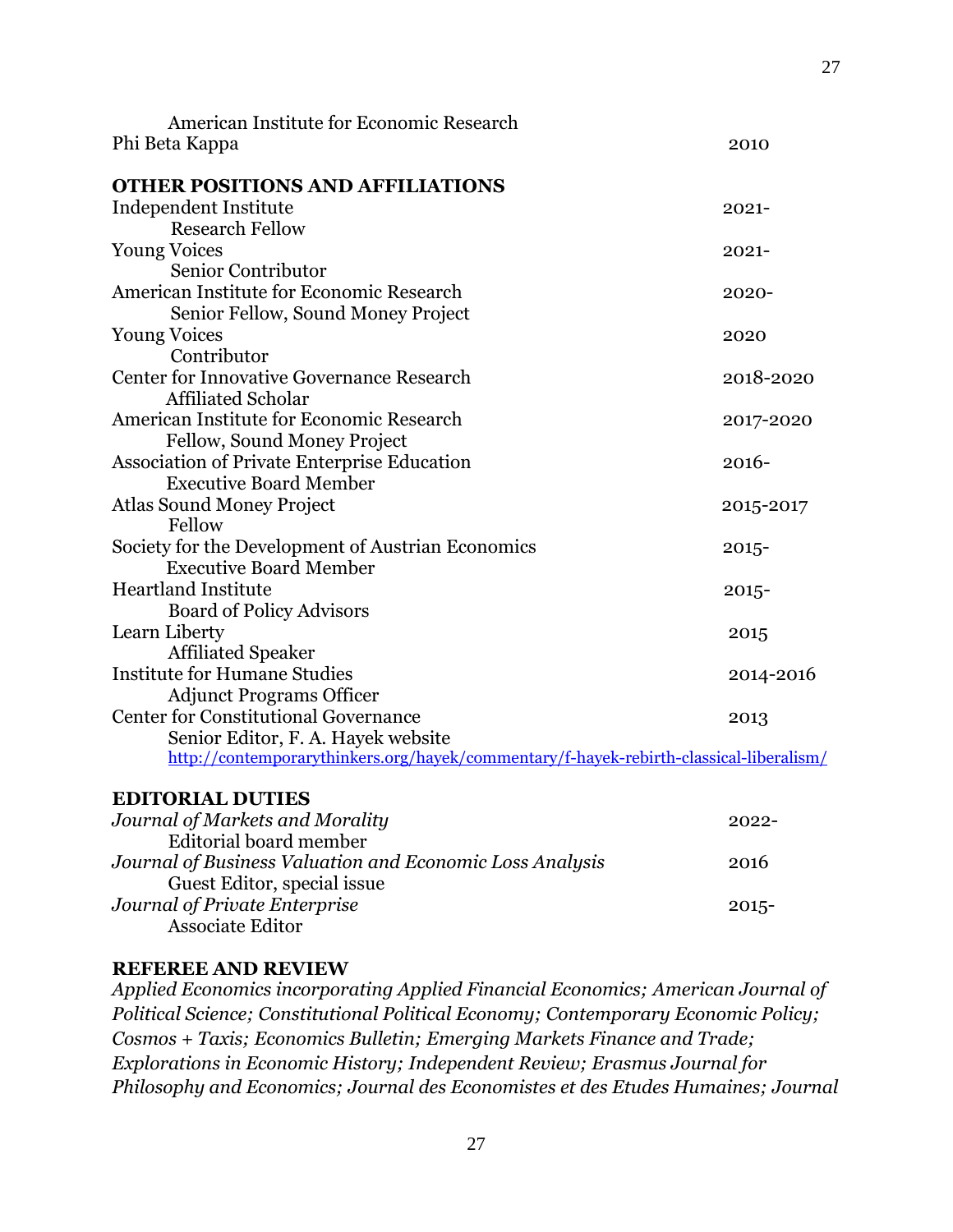*of Economics and Economics Education Research; Journal of Economics and Finance Education; Journal of Economic Behavior and Organization; Journal of Entrepreneurship and Public Policy; Journal of Institutional Economics; Journal of Post-Keynesian Economics; Journal of Prices and Markets; Journal of Private Enterprise; Journal of Public Finance and Public Choice; Journal of Special Jurisdictions; Œconomia - History, Methodology, Philosophy; Parliamentary Affairs; Public Choice; Revue de Philosophie Economique; Review of Austrian Economics; Social Science Journal; Social Theory and Practice; Studies in Emergent Order; Territory, Politics, Governance*

# **PROFESSIONAL ASSOCIATIONS**

American Economic Association; Association of Private Enterprise Education; Mont Pelerin Society; Philadelphia Society; Public Choice Society; Society for the Development of Austrian Economics; Southern Economic Association; Western Economic Association International

# **CONFERENCES, SEMINARS, AND PRESENTATIONS Invited Presentations**

25. Mercatus Center and Institute for Human Ecology, Washington, D.C., Spring 2022

Panel: "Common-Good Capitalism: Prospects and Perils."

- 24. American Solidarity Party of Minnesota, St. Paul, MN (virtual), Spring 2021 Presentation: "Political Freedom, Economic Freedom, and Human Flourishing."
- 23. American Institute for Economic Research, Ft. Lauderdale, FL, Spring 2021 Manuscript conference: *The Gold Standard: Retrospect and Prospect* (edited volume)
- 22. Institute for Humane Studies Conference on Family, Community, and Meaningful Work: The State's Role in Economic Management, Arlington, VA (virtual), Spring 2021 Presentation: "Political Freedom, Economic Freedom, and Human Flourishing."
- 21. Institute for Liberal Studies and Wilfred Laurier University Economics Society, Waterloo, CA (virtual), Spring 2021 Presentation: "The Federal Reserve's Response to the COVID-19 Contraction: An Initial Appraisal."
- 20. University of Maryland CODER Workshop, College Park, MD (virtual), Winter 2020

Presentation: "Space Debris: A Law and Economics Analysis of the Orbital Commons."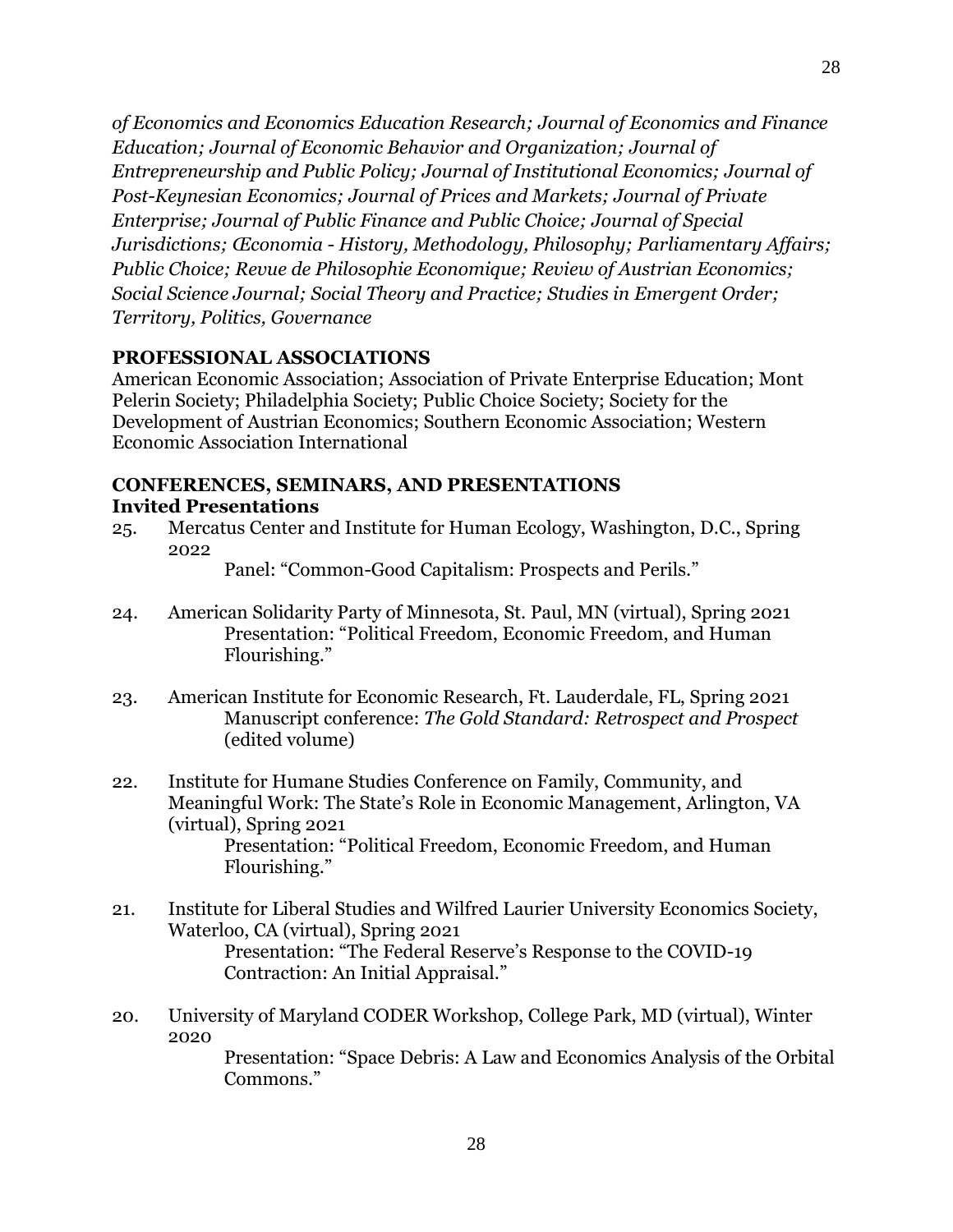- 19. Institute for Liberal Studies and Carleton Undergraduate Economics Society, Ottawa, CA (virtual), Fall 2020 Presentation: "The Federal Reserve's Response to the COVID-19 Contraction: An Initial Appraisal."
- 18. Mercatus Center at George Mason University, Fairfax, VA, Winter 2020 Manuscript Conference: *Money and the Rule of Law* (with Peter Boettke and Daniel Smith)
- 17. Department of Commerce Office of Space Commerce and CU Boulder, Space Commerce Workshop, Boulder, CO, Fall 2019 Presentation: "Space Debris: A Law and Economics Analysis of the Orbital Commons."
- 16. OECD Workshop (CSA/NASA co-hosts), Montreal, Quebec, CA, Summer 2019 Presentation: "Space Debris: A Law and Economics Analysis of the Orbital Commons."
- 15. North Dakota State University, Fargo, ND, Spring 2019 Presentation: "Constitutionalism, Liberalism, and Political Entrepreneurship."
- 14. North Dakota State University, Fargo, ND, Spring 2019 Center for the Study of Public Choice and Public Choice and Private Enterprise Presentation: "Money and the Rule of Law."
- 13. Fundacion Bases, Rosario, Argentina, Summer 2018 Presentation: "Governing the Banking System: An Assessment of Resilience Based on Elinor Ostrom's Design Principles."
- 12. American Institute for Economic Research, Great Barrington, MA, Spring 2018 Presentation: "The Role of Hierarchies in Polycentric Governance Systems."
- 11. SUNY Purchase, Purchase, NY, Fall 2017 Presentation: "Money and the Rule of Law: A Classically Liberal Perspective on Monetary Institutions."
- 10. Boise State University, Boise, ID, Fall 2017 Student Economics Association Paper presented: "Playing at Markets: A New Austrian Perspective on Macroeconomic Policy."
- 9. George Mason University, Fairfax, VA, Winter 2017 F. A. Hayek Program for Advanced Study in in Philosophy, Politics, and Economics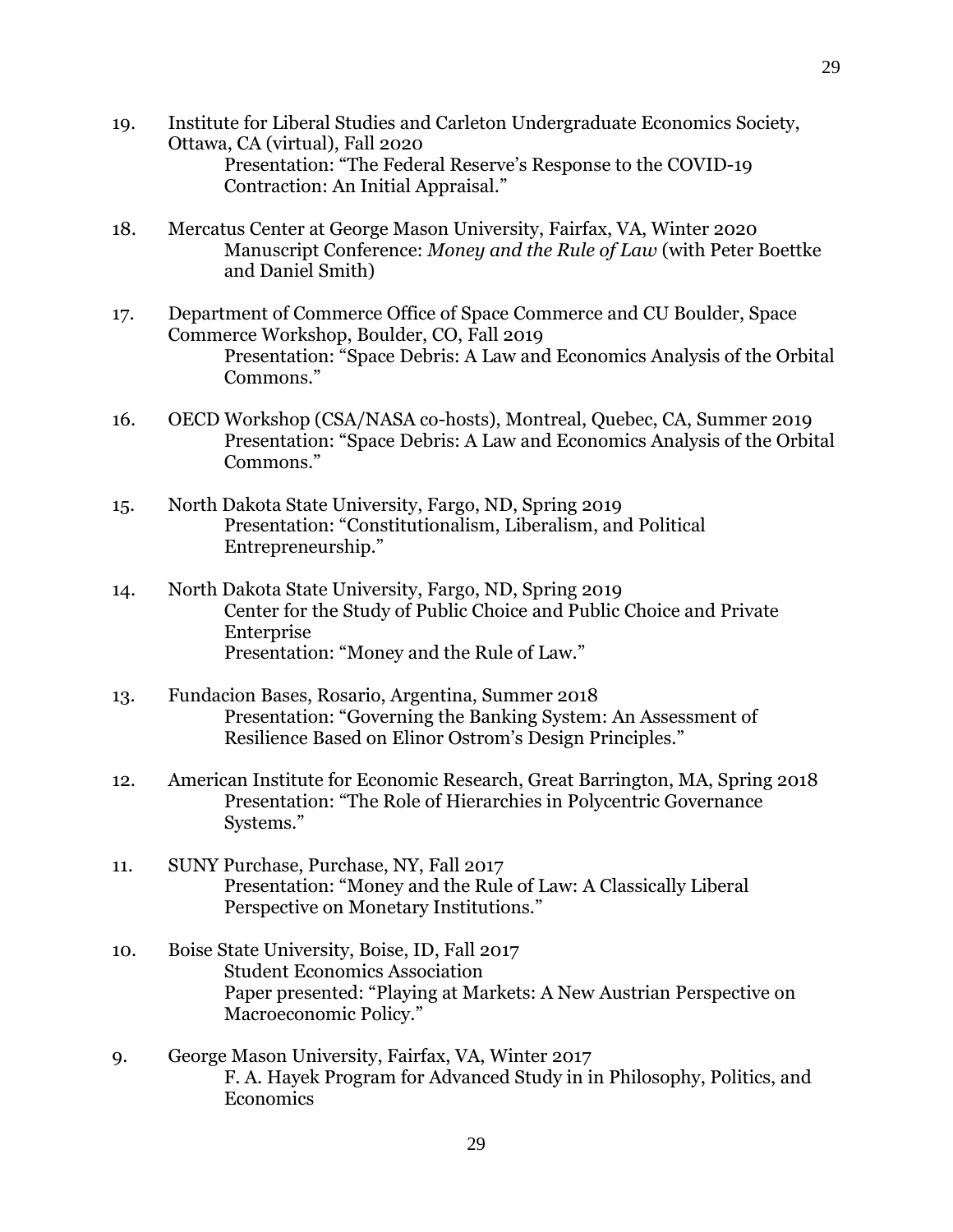Paper presented: "Medieval Representative Assemblies: Collective Action and the Antecedents of Limited Government."

- 8. Michigan State University, East Lansing, MI, Winter 2017 The Great Expanse: The Mysteries of Space Law Paper presented: "Ordering the Cosmos: Private Law and Celestial Property Rights."
- 7. Institute for Humane Studies and Mercatus Center, Arlington, VA, Fall 2016 Workshop on Law and Economics of Space Policy Paper presented: "Ordering the Cosmos: Private Law and Celestial Property Rights."
- 6. New York University, New York, NY, Fall 2015 Colloquium on Market Institutions and Economic Processes Paper presented: "Institutional Sources of Political Dysfunction: Underappreciated Maladies of the Political Commons."
- 5. Texas Tech University, Lubbock, TX, Fall 2015 Foundations of Economic Freedom and Prosperity Conference Paper presented: "Institutional Sources of Political Dysfunction: Underappreciated Maladies of the Political Commons."
- 4. Texas Tech University, Lubbock, TX, Spring 2015 Free Market Institute Paper presented: "Robust Political Economy and the Lender of Last Resort."
- 3. West Virginia University, Morgantown, WV, Spring 2015 Center for Free Enterprise Conference, "Should Central Banks Target NGDP?" Paper presented: "Would a Free Banking System Target NGDP Growth?"
- 2. University of Alberta, Wirth Institute for Austrian and Central European Studies, Ottawa, CA, Fall 2014 Paper presented: "The Optimal Interpretation of Austrian Business Cycle Theory."
- 1. West Virginia University, Morgantown, WV, Fall 2014 Department of Economics and Center for Free Enterprise Paper presented: "Robust Political Economy and the Lender of Last Resort." Graduate Student Lecture: "Reflections on the Job Market."

### **Professional Conferences**

23. Association of Private Enterprise Education, Fort Lauderdale, FL, Spring 2021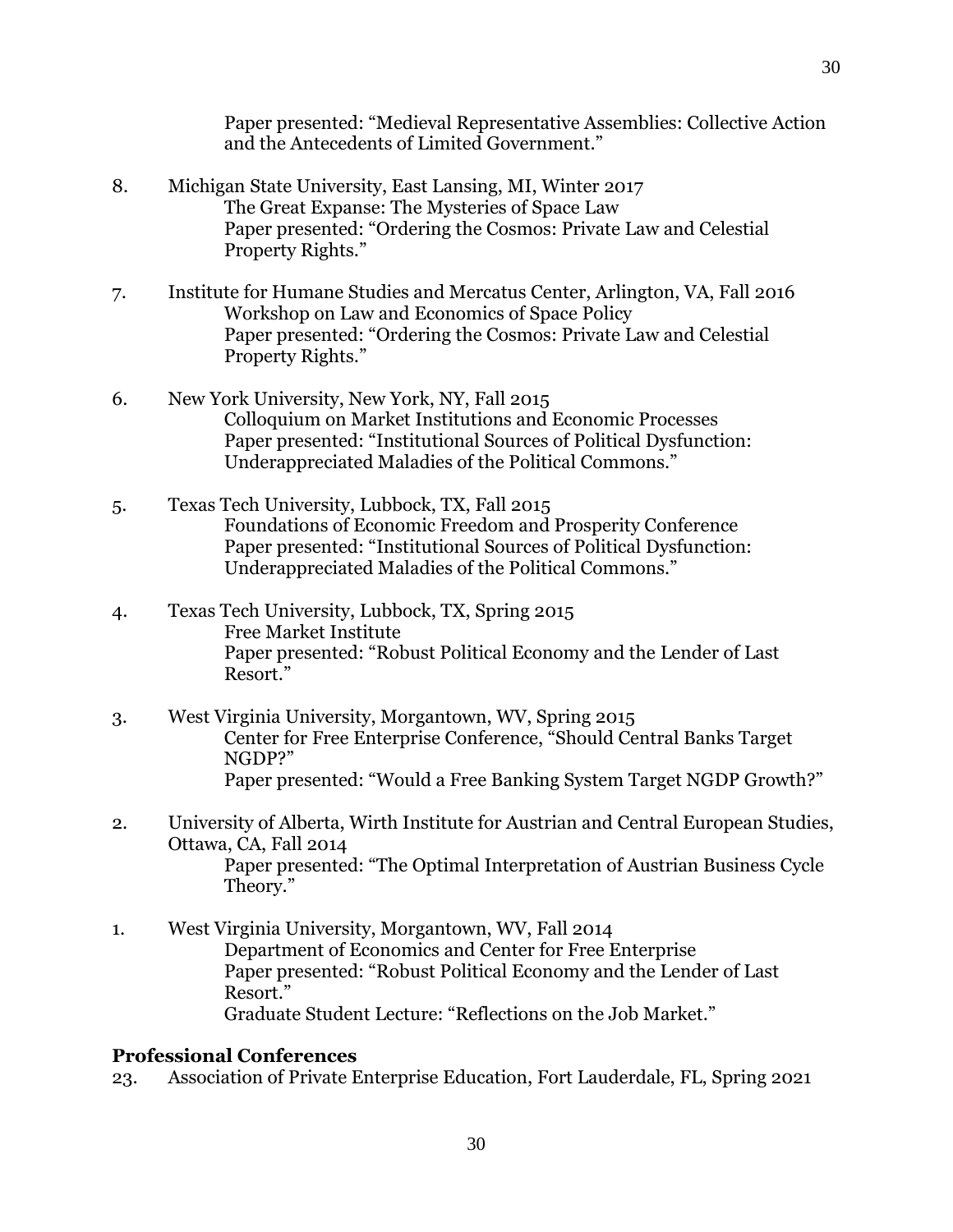Presentations: *Money and the Rule of Law: Generality and Predictability in Monetary Institutions* and "Monetary Rules: Is a Constrained Central Bank as Good as Gold?"

- 22. Southern Economics Association, New Orleans, LA (virtual), Fall 2020 Book presented: *Money and the Rule of Law: Generality and Predictability in Monetary Institutions*
- 21. Mont Pelerin Society, Fort Worth, TX, Summer 2019 Paper presented: "Evolution, Uncertainty, and the Asymptotic Efficiency of Policy."
- 20. Association of Private Enterprise Education, Nassau, BS, Spring 2019 Organizer and chair: "Frontiers of Constitutional Economics." Papers presented: "Institutional Resilience in Banking Systems" and "Options to the Realm: A Cost-Neutral Approach to Improve Political Incentives."
- 19. Association of Private Enterprise Education, Las Vegas, NV, Spring 2018 Organizer and chair: "Hierarchy, Bureaucracy, and Liberty I" and "Hierarchy, Bureaucracy, and Liberty II." Paper presented: "A Theory of Self-Governance: Liberalism, Democracy, and Liberal Democracy."
- 18. Public Choice Society, Charleston, SC, Spring 2018 Paper presented: "A Theory of Self-Governance: *De Facto* Constitutions as Filters."
- 17. Southern Economics Association, Tampa, FL, Fall 2017 Paper presented: "A Theory of Self-Governance: Liberalism, Democracy, and Liberal Democracy."
- 16. Association of Private Enterprise Education, Lahaina, HI, Spring 2017 Organizer and chair: "The Role of Capital Structure in Austrian Business Cycle Theory." Paper presented: "A Theory of Financial Resilience."
- 15. Public Choice Society, New Orleans, LA, Spring 2017 Papers presented: "Extended Shareholder Liability as a Means to Constrain Moral Hazard in Insured Banks" and "What You Don't Know Can't Hurt You: Knowledge Problems in Monetary Policy."
- 14. Southern Economic Association, Washington, DC, Fall 2016 Papers presented: "The Constitution of a Financial System" and "Post-Cameralist Governance: Towards a Robust Political Economy of Bureaucracy."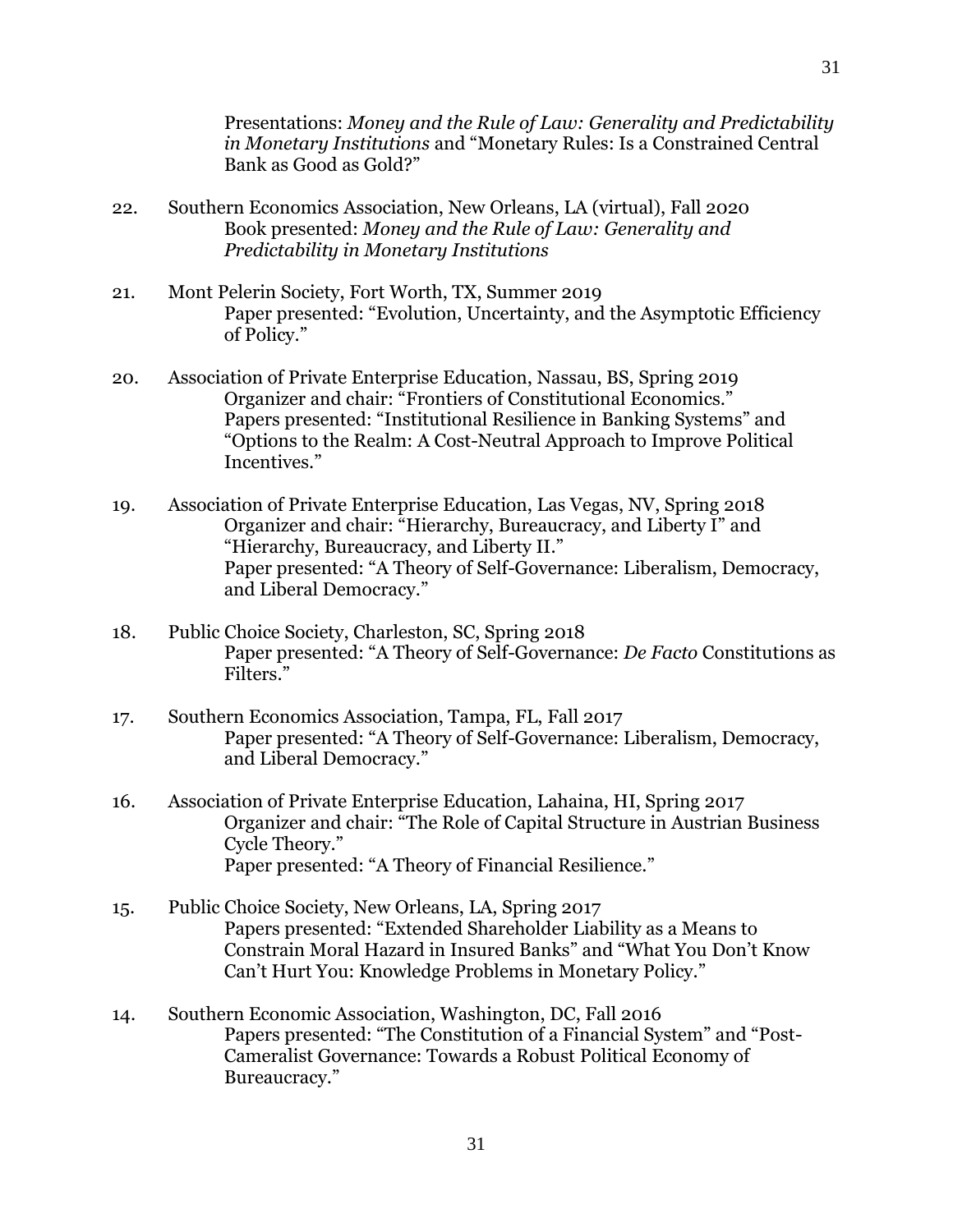- 13. Mont Pelerin Society, Miami, FL, Fall 2016 Paper presented: "Post-Cameralist Governance: Towards a Robust Political Economy of Bureaucracy."
- 12. Association of Private Enterprise Education, Las Vegas, NV, Spring 2016 Paper presented: "Polycentric Banking and Macroeconomic Stability."
- 11. Public Choice Society, Ft. Lauderdale, FL, Spring 2016 Paper presented: "A Theory of Financial Resilience."
- 10. Southern Economic Association, New Olreans, LA, Fall 2015 Papers presented: "Playing at Markets: A New Austrian Perspective on Macroeconomic Policy" and "Polycentric Banking and Macroeconomic Stability."
- 9. Public Choice Society, San Antonio, TX, Spring 2015 Chair: "Property Rights" Paper presented: "Sovereignty as Exchange."
- 8. Southern Economic Association, Atlanta, GA, Fall 2014 Paper presented: "Nominal Variables and Level Targeting: Supply-Side Problems with Demand-Side Policy."
- 7. Association of Private Enterprise Education, Las Vegas, NV, Spring 2014 Chair: "Constitutional Political Economy II" Papers presented: "Nominal Variables and Level Targeting: Supply-Side Problems with Demand-Side Policy" and "Calhoun's Concurrent Majority as a Generality Norm."
- 6. Public Choice Society, Charleston, SC, Spring 2014 Chair, Topics in Constitutional Economics Papers presented: "Calhoun's Concurrent Majority as a Generality Norm" and "Is There a Self-Enforcing Monetary Constitution?"
- 5. European Center of Austrian Economics Foundation, Vaduz, LI, Winter 2014 Paper presented: "Debt Erosion and the Market Process."
- 4. Southern Economic Association, Tampa, FL, Fall 2013 Papers presented: "Is There a Self-Enforcing Monetary Constitution?" and "Robust Political Economy and the Lender of Last Resort."
- 3. Association of Private Enterprise Education, Lahaina, HI, Spring 2013 Paper presented: "Robust Political Economy and the Lender of Last Resort"
- 2. Southern Economic Association, New Orleans, LA, Fall 2012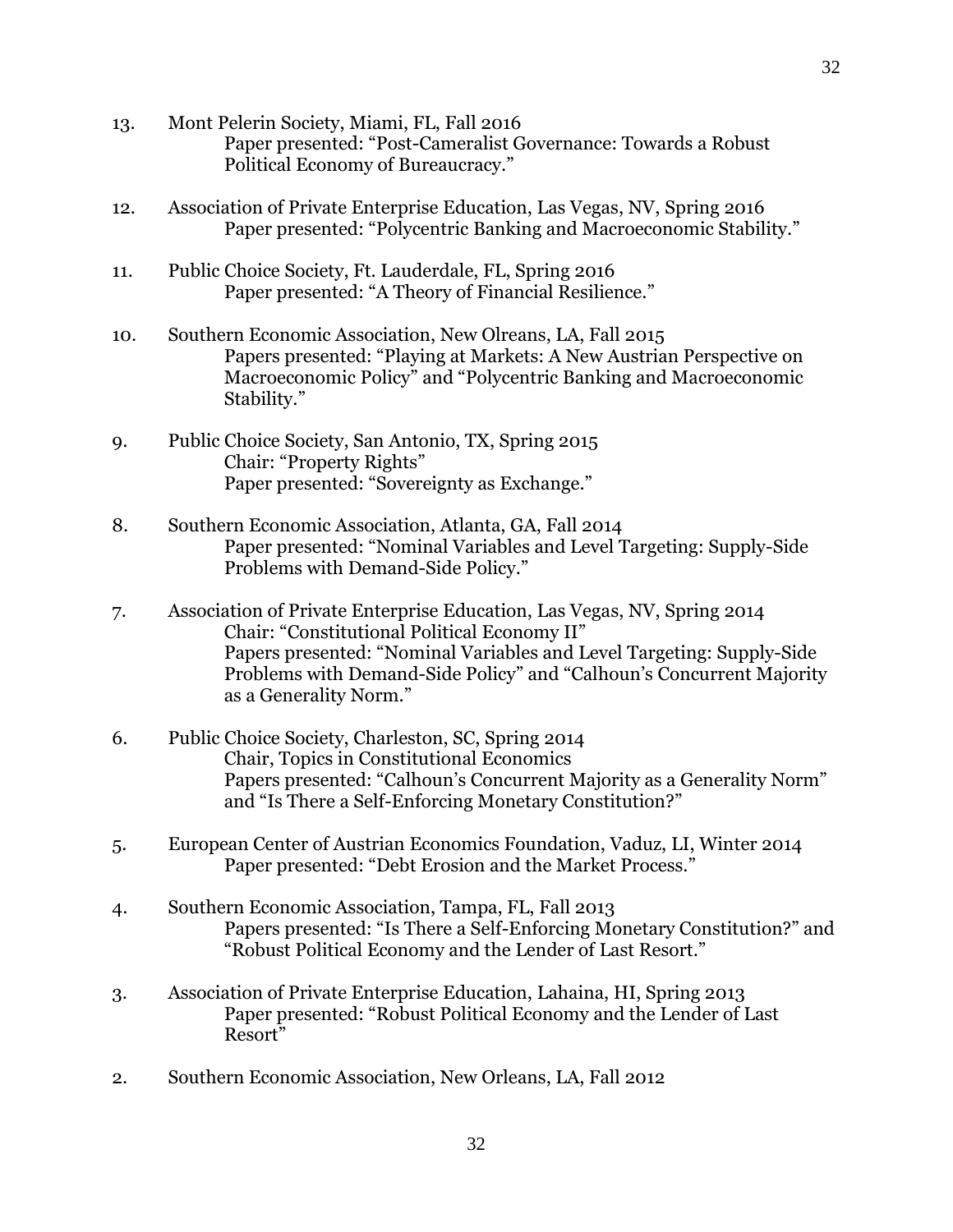Paper presented: "Synthesizing State and Spontaneous Order Theories of Money"

1. Association of Private Enterprise Education, Las Vegas, NV, Spring 2012 Paper presented: "Synthesizing State and Spontaneous Order Theories of Money"

# **Continuing Education Conferences**

- 17. Liberty Fund, Lubbock, TX, Fall 2021 "Liberty in Latin America."
- 16. Liberty Fund, Tucson, AZ, Fall 2019 "Liberty, Responsibility, and Intergenerational Justice."
- 15. Hillsdale Free Market Forum, Kansas City, MO, Fall 2018 "Free Markets and the Common Good."
- 14. Liberty Fund, Carmel, IN, Spring 2018 "Socratic Seminar on *Justice at a Distance: Extending Freedom Globally*."
- 13. Liberty Fund, Carmel, IN, Fall 2017 "Socratic Seminar on Cryptocurrencies and the Future of Money."
- 12. Liberty Fund, Carmel, IN, Fall 2017 "Socratic Seminar on Ludwig Lachmann's *Capital and its Structure*."
- 11. Mercatus Center at George Mason University, Fairfax, VA, Summer 2017 "Applied Research in the PPE Framework."
- 10. Cato Institute/Liberty Fund, Jekyll Island, GA, Summer 2016 "Liberty and Currency: the United States Asset Currency Reform Movement."
- 9. Austrian Economics Center/Liberty Fund, Edinburgh, United Kingdom, Spring 2016 "Power, Taxation, the Welfare State, and European Reform IV."
- 8. Liberty Fund, Indianapolis, IN, Spring 2016 "Liberty, Responsibility, and the Foundations of Libertarianism."
- 7. Liberty Fund, Holland, MI, Summer 2015 "Understanding Hayek's Contributions to Liberty"
- 6. Cato Institute/Liberty Fund, Washington, DC, Spring 2015 "The Fourth Branch: The Federal Reserve and Good Government"
- 5. Liberty Fund/Mercatus Center Colloquium, Arlington, VA, Spring 2014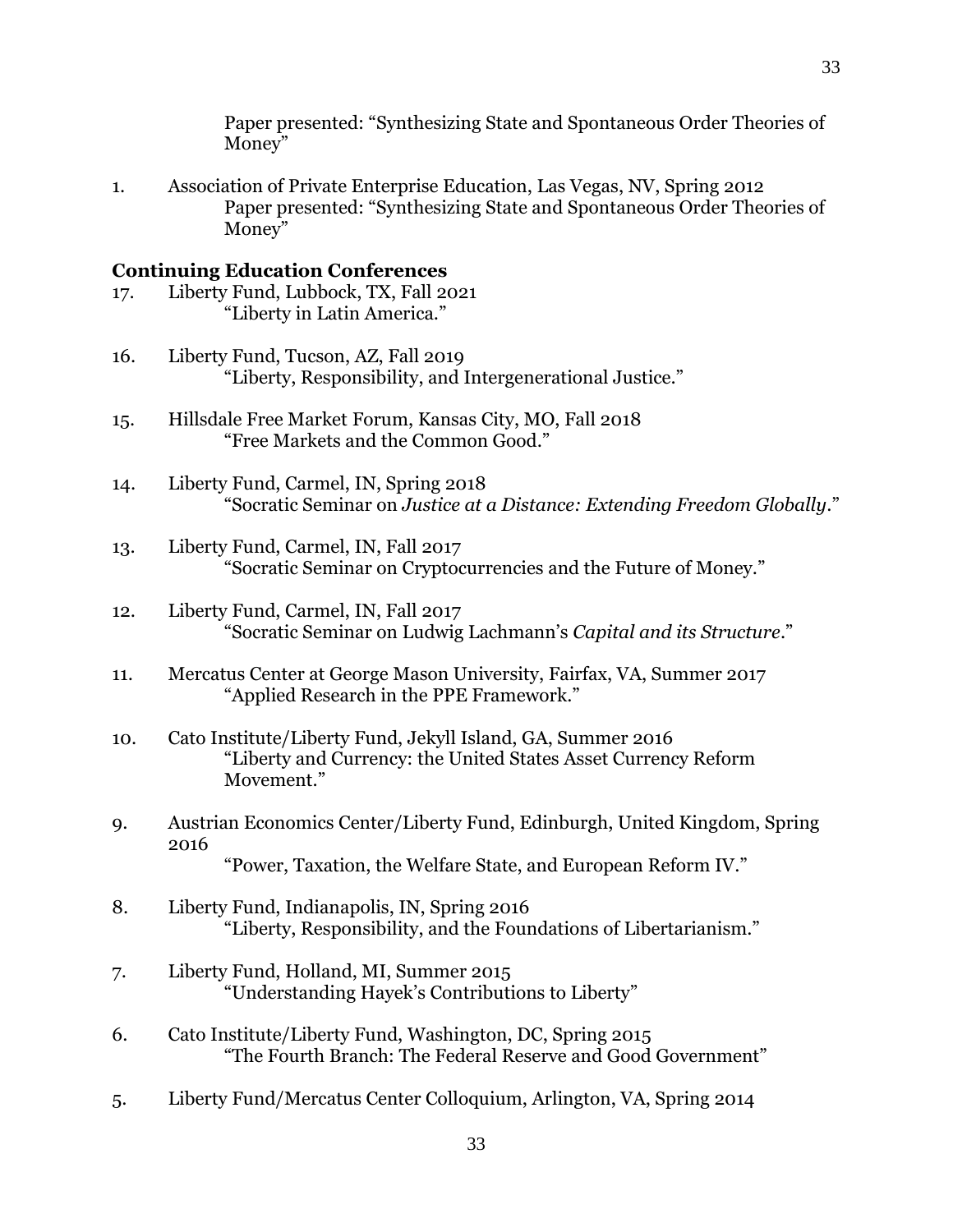"Classical Liberalism in Contemporary Political Philosophy"

- 4. Institute for Humane Studies, Orange, CA, Summer 2013 "Scholarship and a Free Society" Paper Presented: "Robust Political Economy and the Lender of Last Resort"
- 3. Institute for Humane Studies/Liberty Fund Seminar, Arlington, VA, Spring 2013 "The Austrian School of Economics"
- 2. Liberty Fund/Charles Koch Institute Colloquium, Arlington, VA, Fall 2012 "Public Policy and Economic Freedom"
- 1. Institute for Humane Studies, Fairfax, VA, Summer 2012 "Liberty and the Art of Teaching"

# **Media Appearances and Public Talks**

- 78. The Brian Nichols Show, 26 May 2022 "The Zombie Economics of Inflation and Unemployment."
- 77. Let People Prosper, 18 May 2022 "Economic Policy Workshop #5 with Chuck Beauchamp and Alex Salter."
- 76. EconBuff Podcast, 24 April 2022 "Distributism."
- 75. Cato Daily Podcast, 21 April 2022 "Narrow the Fed's Mandate."
- 74. Fox 5 DC, 11 March 2022 "How Should the U.S. Approach the Crisis in Ukraine?"
- 73. Cato Daily Podcast, 10 March 2022 "Some Unfortunate Consequences of Politics."
- 72. The David Knight Show, 10 March 2022 "Money? What Money? CBDC, Inflation, UBI."
- 71. Stu Does America, 3 March 2022 "Inflation."
- 70. Free Market Institute at Texas Tech University, 9 February 2022 "Money and the Rule of Law."
- 69. Free Market Institute at Angelo State University, 8 February 2022 "Money and the Rule of Law."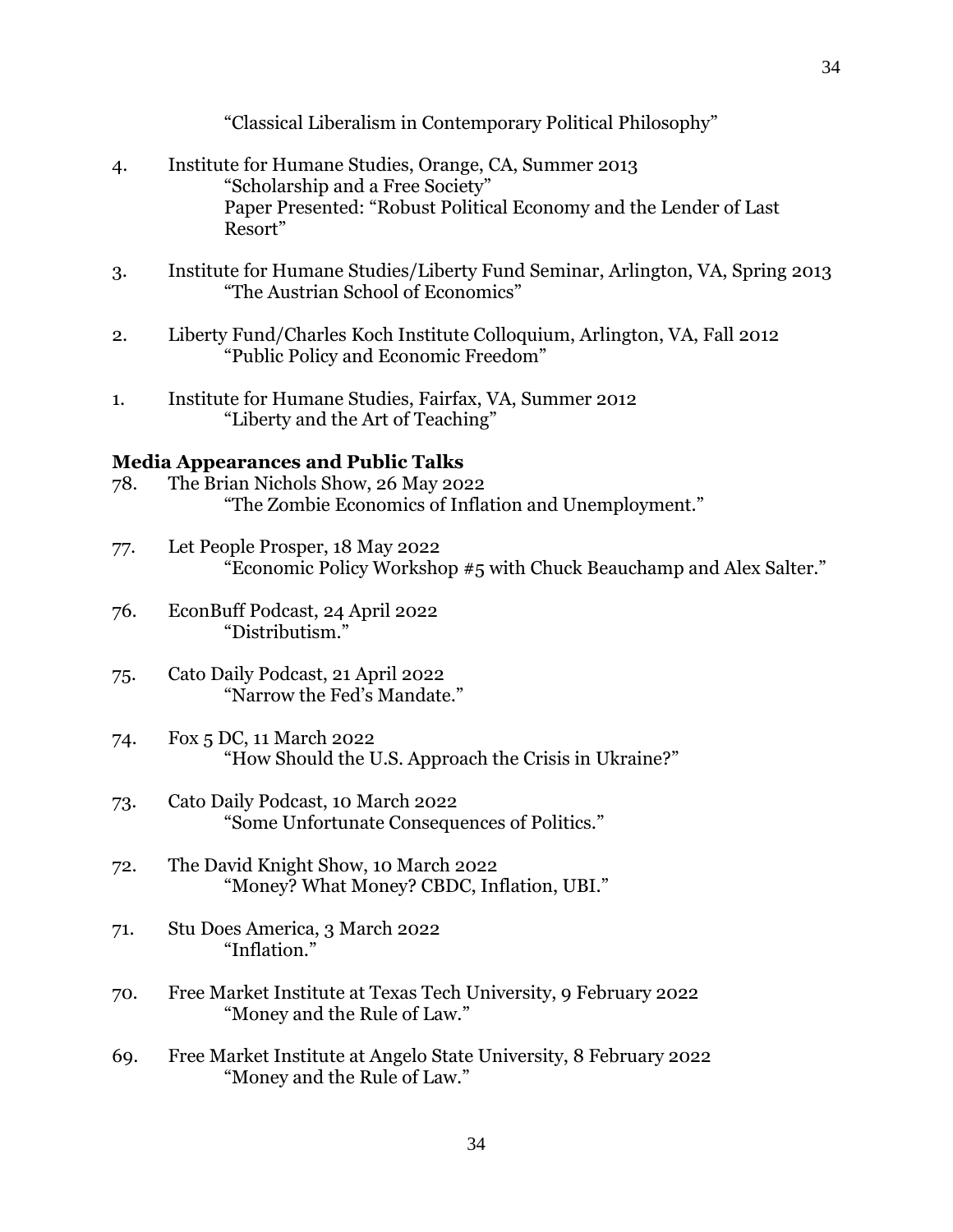- 68. Indisputable with Dr. Rashad Richey, 19 January 2022 "Costs and Benefits of Masks, Inflation."
- 67. Heard Tell, 6 January 2022 "Alexander Salter on the Economy."
- 66. The Brian Nichols Show, 17 December 2021 "Government Is The Problem, Not The Solution."
- 65. Plan For America Podcast, 6 December 2021 "Dr. Alexander William Salter."
- 64. Indisputable with Dr. Rashad Richey, 30 November 2021 "Biden's Agenda For Economic Justice."
- 63. Moving Forward with Young Voices, 23 November 2021 "Alexander Salter on A Space Treaty to Stop the Sky From Falling."
- 62 EconVersations, 19 October 2021 "What Is New and True About Modern Monetary Theory."
- 61. Indisputable with Dr. Rashad Richey, 6 October 2021 "Alexander Salter."
- 60. (((My Fellow Americans))), 29 September 2021 "Professor Alexander Salter."
- 59. Hayek Program Podcast, 22 September 2021 "*Money and the Rule of Law* Book Panel." (with Peter Boettke and Daniel Smith)
- 58. AIER Authors Corner, 16 August 2021 "*Money and the Rule of Law* by Alexander Salter."
- 57. The Brian Nichols Show, 7 July 2021 "*Money and the Rule of Law* with Alex Salter."
- 56. Macro Musings Podcast, 14 June 2021 "Daniel Smith and Alexander Salter on *Money and the Rule of Law: Generality and Predictability in Monetary Institutions*."
- 55. Cato Daily Podcast, 31 May 2021 "*Money and the Rule of Law: Generality and Predictability in Monetary Institutions*."
- 54. Chris Spangle Show, 29 May 2021 "Why Is It So Expensive to Build My Deck? Inflation Explained."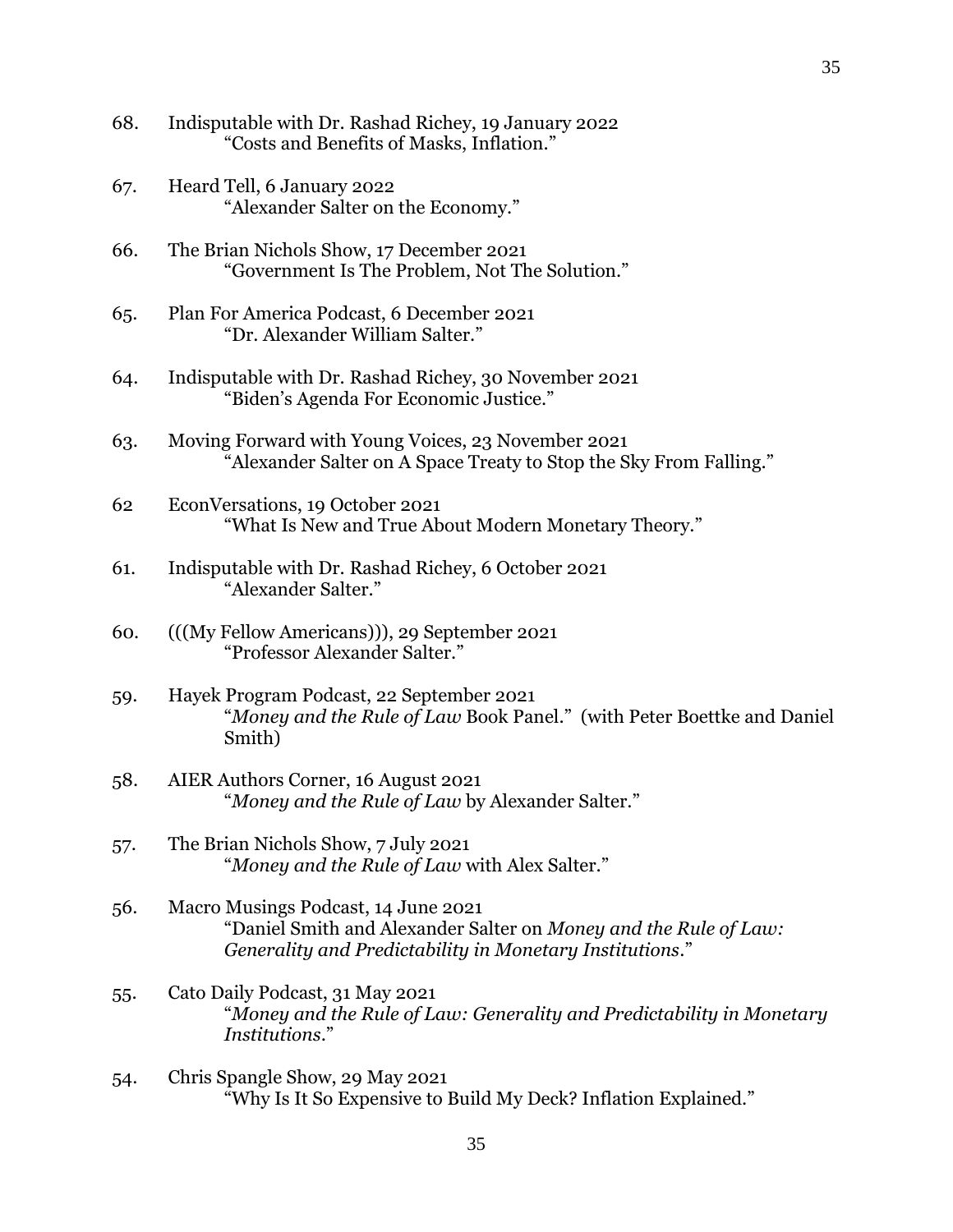- 53. Breaking Boundaries Podcast, 17 May 2021 "Alex Salter: An Economist Debunks 'Bidenomics'."
- 52. Moving Forward with Young Voices Podcast, 12 May 2021 "Alexander Salter on Inflation Fears."
- 51. Acton Line Podcast, 5 May 2021 "Alexander Salter on the American Tradition of Ordered Liberty and Sound Money."
- 50. Chicago's Morning Answer AM 560 WIND, 27 April 2021 "Texas Tech's Alexander Salter Predicts Biden Stimulus Will Deaden Innovation."
- 49. The Curious Task Podcast, 14 April 2021 "Did Central Banks Get COVID-19 Right?"
- 48. Freedom's Disciple Podcast, 10 April 2021 "Fed's Horrific Policies with Guest: Alexander Salter"
- 47. The Bench Podcast, 24 March 2021 "Dr. Alexander Salter on G. K. Chesterton and Polycentricity."
- 46. Uncommon Sense (Society of G. K. Chesterton) Podcast, 9 March 2021 "Liberty and Property."
- 45. Fox 5 DC, 19 February 2021 "Alexander Salter Discusses Space Politics"
- 44. Discourse Podcast, 15 January 2021 "Classical Liberalism and the Common Good."
- 43. On The Run Podcast, 14 January 2021 "What to Do About Our Republic."
- 42. Fox 5 DC, 8 January 2021 "Alexander Salter on the Disgrace of Josh Hawley and Ted Cruz."
- 41. Fox 5 DC, 28 December 2020 "Analysis: President Trump Signs COVID Relief Bill."
- 40. Fox 5 DC, 23 December 2020 "Alexander Salter on Optimism and Holiday Spending."
- 39. Moving Forward with Young Voices Podcast, 22 December 2020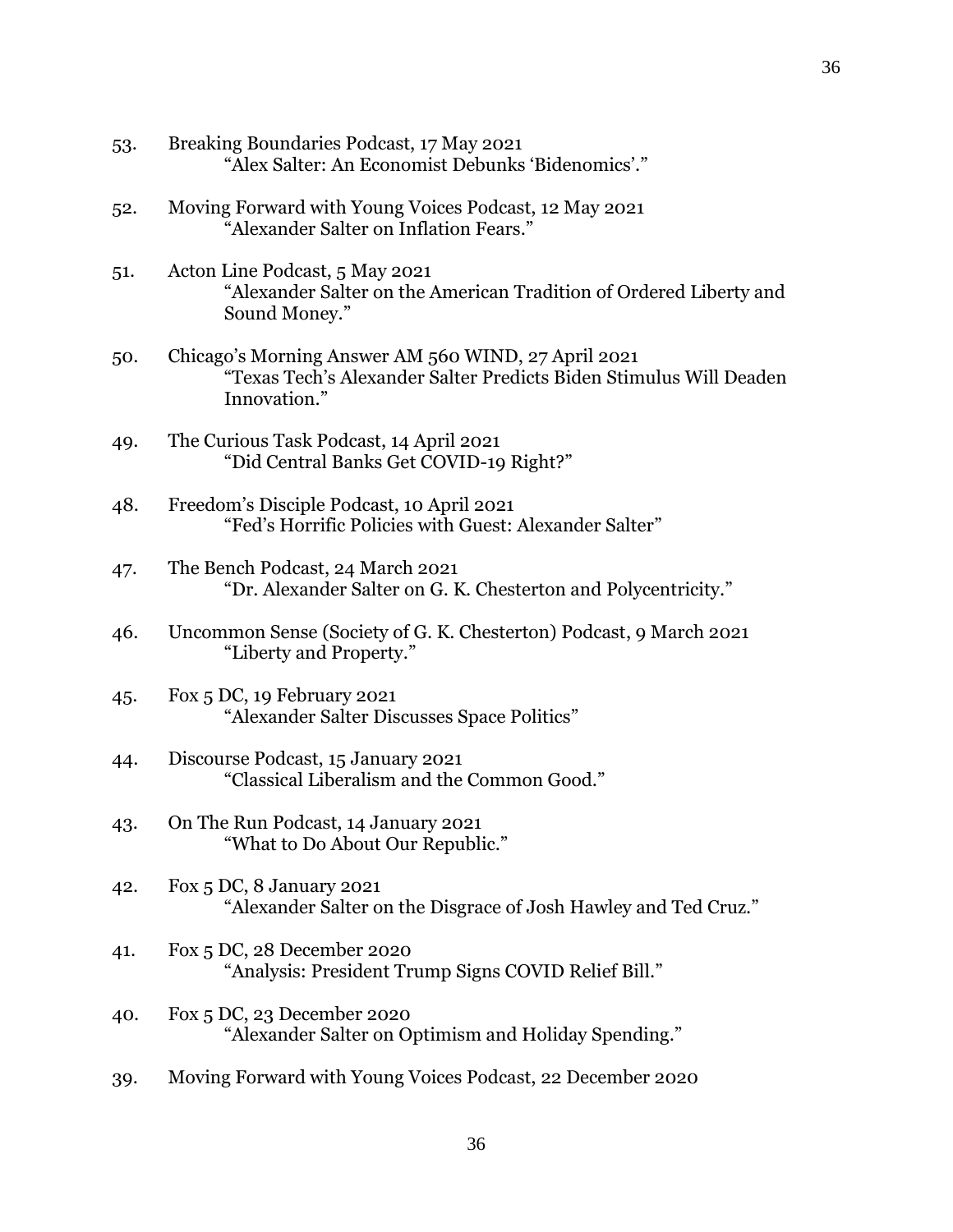"Alexander Salter: Joe Biden Should Welcome Persecuted Chinese with Open Arms."

- 38. SpaceWaves: Virtual Space Conference, 3 December 2020 "Avoiding Celestial Anarchy."
- 37. Moving Forward with Young Voices Podcast, 17 November 2020 "Alexander Salter on SpaceX and the Next Steps for the Final Frontier."
- 36. Gold Newsletter Podcast, 16 November 2020 "The Fed's Thousand Cuts to the Rule of Law."
- 35. Free Market Institute public event, 26 October 2020 "Money Mischief: The Federal Reserve's Response to COVID-19."
- 34. Chad Hasty Show, 26 October 2020 "TTU Free Market Institute Hosting Event on COVID-19 and Economics." (with Benjamin Powell)
- 33. Freedom Adventure, 5 October 2020 "Where Does Money Come From?"
- 32. Ross Kaminsky Show, 16 September 2020 "Economist Alex Salter (Texas Tech) on the Fed and Profits from Space."
- 31. Bryan Hyde Show, 15 September 2020 "NASA, SpaceX, and the Future of Space Commerce."
- 30. Bryan Hyde Show, 2 September 2020 "Fed Chairman Jerome Powell's Jackson Hole Address."
- 29. Tyler Cralle Show, 31 August 2020 "Ed, Dread, and the Fed."
- 28. Bob Murphy Show, 2 June 2020 "State Capacity and What Really Happened in Somalia."
- 27. *Denver Post*, 13 September 2019 Quoted in article: "Boulder Workshop Focuses on Future of Space Commerce" by Charlie Brennan
- 26. D.A. Hulcy "Steam" Middle School, Dallas, TX, 31 July 2019 "Short-Run Macroeconomics."
- 25. Reason 16 Education Service Center, Amarillo, TX, 6 June 2019 "Short-Run Macroeconomics."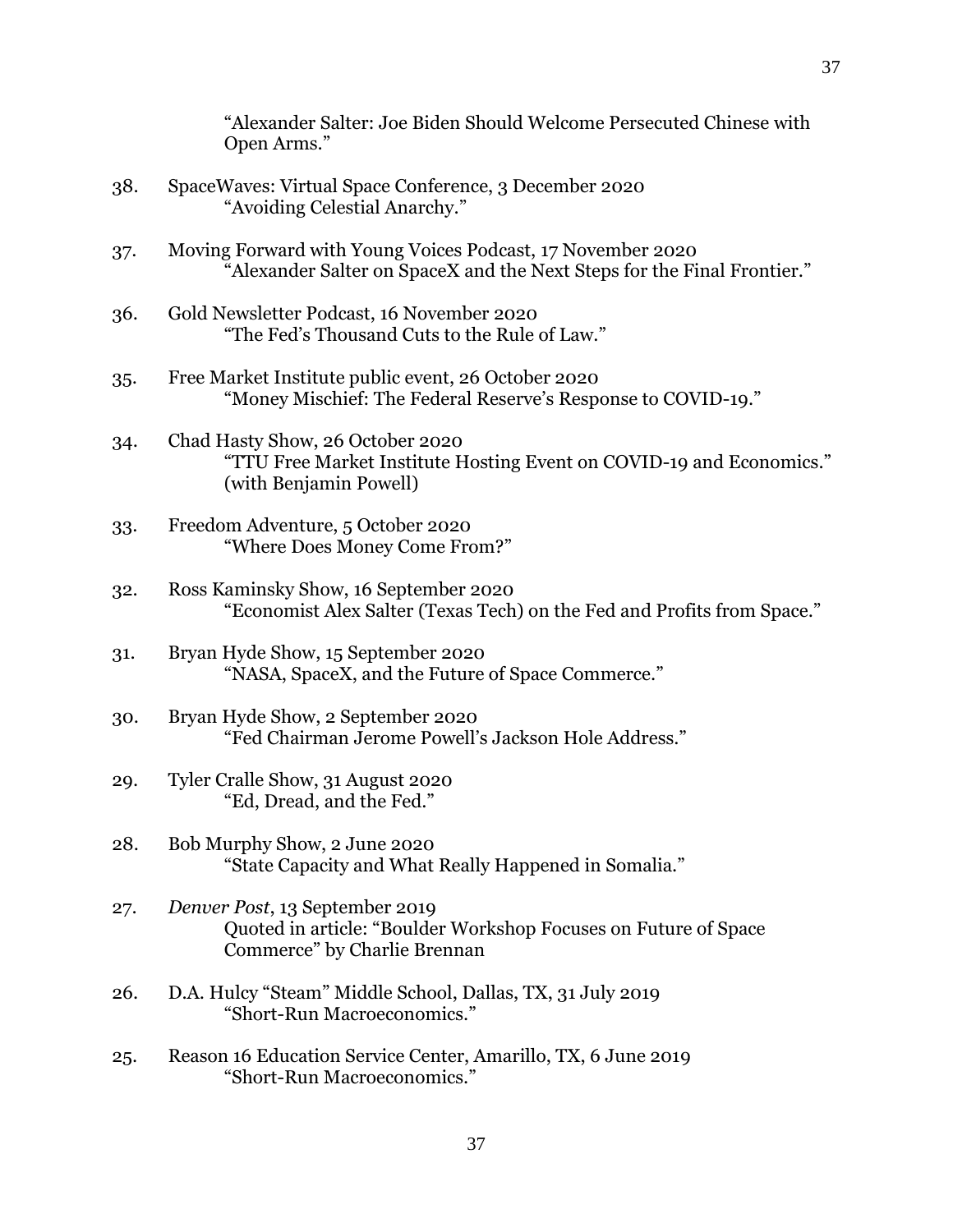- 24. Libertarian Christian Podcast, 23 April 2019 "Distributism."
- 23. Tom Woods Show, 18 March 2019 "True Conservatism Means Anarchism?"
- 22. Region 14 Education Services Center, Abilene, TX, 11 July 2018 "Short-Run Macroeconomics."
- 21. Center for Innovative Governance Research Podcast, 30 April 2018 "Private Governance."
- 20. WalletHub website, 19 March 2018 "Fed Rate Hike Policy."
- 19. *Houston Chronicle*, 9 February 2018 Quoted in article: "SpaceX Success Gives Texans Reason to Cheer" by Andrea Rumbaugh
- 18. Texas Standard radio program, 6 February 2018 "The Texas Private Space Industry."
- 17. Libertarian Party of Texas Regional Meeting, Lubbock, TX, 9 September 2017 "Money and the Rule of Law."
- 16. Cypress-Fairbanks Independent School District, Houston, TX, 14 August 2017 "Short-run Macroeconomics."
- 15. Free To Exchange television program, 13 January 2017 "Financial Regulation and Fed Policy."
- 14. O'Neil Center for Global Markets and Freedom, Southern Methodist University, Dallas, TX, 14 November 2016 "Short-Run Macroeconomics."
- 13. Economics Detective, 4 November 2016 "Space Debris, Governance, and the Economics of Space."
- 12. reinvent.money, 21 July 2016 "An Austrian Perspective on Central Banking."
- 11. Taxpayer Scotland, Edinburgh, United Kingdom, 13 May 2016 "The Scottish Entitlement vs. the Enlightenment."
- 10. Hibernia Forum, Dublin, Ireland, 12 May 2016 "Entrepreneurship, digital disruption, and job opportunities for Ireland."